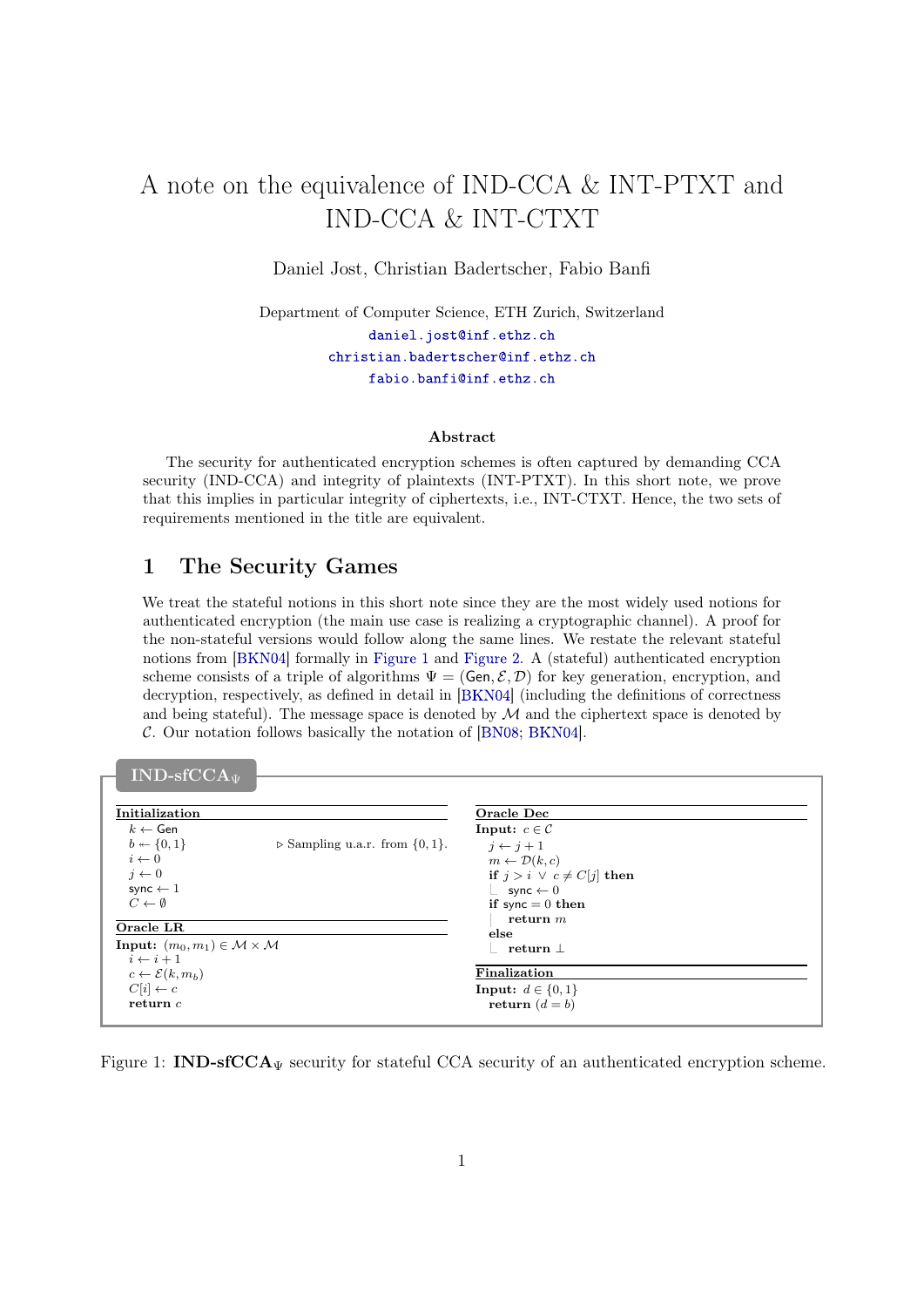

<span id="page-1-0"></span>Figure 2: The INT-sfPTXT<sub>V</sub> and INT-sfCTXT<sub>V</sub> security games for stateful plaintext- and ciphertext-integrity, respectively, of an authenticated encryption scheme.

## 2 INT-PTXT & IND-CCA implies INT-CTXT

Let  $A$  denote an INT-sfCTXT attacker. In the following we show that

<span id="page-1-1"></span> $\mathrm{Adv}_{\Psi,\mathcal{A}}^{\textbf{IND}\textbf{-}\textbf{SfCTXT}} \leq \mathrm{Adv}_{\Psi,\mathcal{A}_1}^{\textbf{IND}\textbf{-}\textbf{SfCCA}} + \mathrm{Adv}_{\Psi,\mathcal{A}_2}^{\textbf{IND}\textbf{-}\textbf{SfCCA}} + 3 \, \mathrm{Adv}_{\Psi,\mathcal{A}_3}^{\textbf{IND}\textbf{-}\textbf{SfPTXT}}$ 

where  $A_1$ ,  $A_2$ , and  $A_3$  denote slight modifications of A with roughly the same efficiency.

As a first hybrid, we consider the game  $H_0$  depicted in [Figure 3](#page-2-0), that essentially works like INT-sfCTXT $_{\Psi}$ , but initially flips a uniform random bit z, and then the encryption oracle instead of encrypting the message m encrypts  $z^{|m|}$ , i.e., either the all-zero or all-one bit string of the length of  $m$ . By definition of the advantage of an adversary in the forgery game, we have

$$
Adv_{\Psi,\mathcal{A}}^{\mathbf{IND}\text{-}s\mathbf{fCTXT}} := \Pr[\mathcal{A}^{\mathbf{INT}\text{-}s\mathbf{fCTXT}_{\Psi}} \Rightarrow 1] \\
= \Pr[\mathcal{A}^{\mathbf{H}_0} \Rightarrow 1] + \left(\Pr[\mathcal{A}^{\mathbf{INT}\text{-}s\mathbf{fCTXT}_{\Psi}} \Rightarrow 1] - \Pr[\mathcal{A}^{\mathbf{H}_0} \Rightarrow 1]\right) \tag{1}
$$

In the following, we will first upper bound the second term, and then proceed to upper bound  $Pr[\mathcal{A}^{\mathbf{H}_0} \Rightarrow 1]$  as a second step.

#### 2.1 Upper bounding the second term

Consider the following bit-guessing game  $G_0$ , shown in [Figure 4](#page-2-1), that initially flips a bit b and then either behaves exactly like **INT-sfCTXT** $_{\Psi}$ , if  $b = 0$ , or like **H**<sub>0</sub> if  $b = 1$ , and the goal of the adversary is to guess  $b$  in the end. In addition, the adversary also gets access to an oracle **HasWon** that allows him to query the win flag of  $INT\text{-}sfCTXT_{\Psi}$  or  $H_0$ , respectively.

We now define  $A_0$  as follows:  $A_0$  internally runs A forwarding all queries and responses to the Enc and VF oracles. Once A calls Finalization,  $A_0$  first queries the HasWon oracle, and then calls **Finalization** with  $d = 0$  if **HasWon** returned true and  $d = 1$  otherwise. Observe that the bit-guessing game  $G_0$  behaves exactly as **INT-sfCTXT**<sub>*w*</sub> if  $b = 0$  and exactly like  $H_0$ if  $b = 1$ . By definition of  $\mathbf{G}_0$  and  $\mathcal{A}_0$  we obtain

$$
\Pr\left[\mathcal{A}_0^{\mathbf{G}_0} \Rightarrow 1 \middle| b = 0\right] = \Pr^{\mathcal{A}_0^{\mathbf{G}_0}}[d = b \mid b = 0] = \Pr^{\mathcal{A}_0^{\mathbf{G}_0}}[d = 0 \mid b = 0]
$$

$$
= \Pr^{\mathcal{A}_0^{\mathbf{G}_0}}[\text{win} = 1 \mid b = 0] = \Pr\left[\mathcal{A}^{\mathbf{INT}\text{-}\mathbf{SfCTXT}_{\Psi}} \Rightarrow 1\right]
$$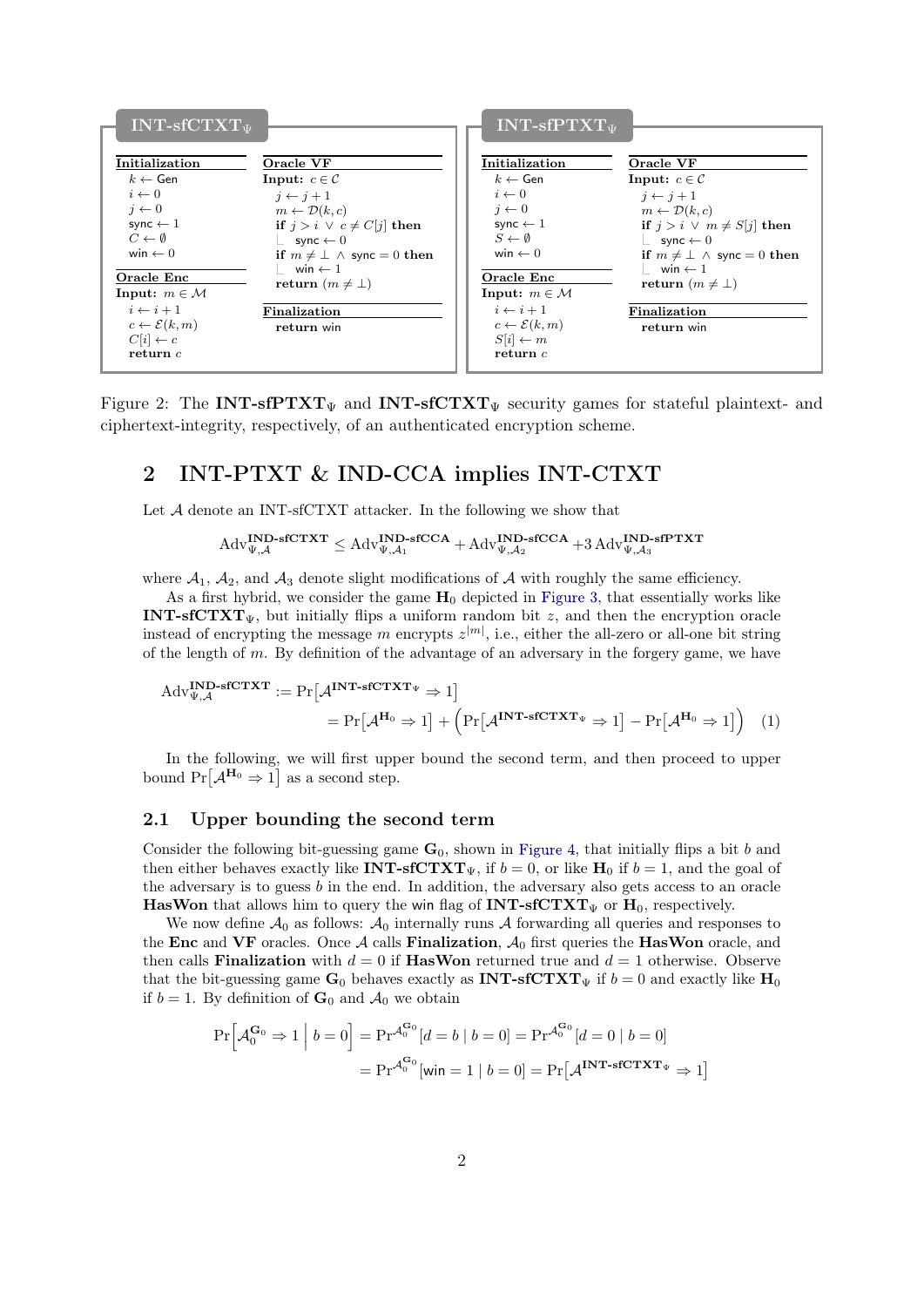| $\overline{[\mathrm{INT}\text{-} \mathrm{sfCTXT}_{\Psi}]}$ and $[\overline{\mathrm{H}_0}]$                                                                     |                                                                                                                                                                                                                                                       |
|----------------------------------------------------------------------------------------------------------------------------------------------------------------|-------------------------------------------------------------------------------------------------------------------------------------------------------------------------------------------------------------------------------------------------------|
| Initialization                                                                                                                                                 | Oracle VF                                                                                                                                                                                                                                             |
| $z \leftarrow \{0, 1\}$<br>$k \leftarrow$ Gen<br>$i \leftarrow 0$<br>$j \leftarrow 0$<br>sync $\leftarrow$ 1<br>$C \leftarrow \emptyset$<br>win $\leftarrow$ 0 | Input: $c \in \mathcal{C}$<br>$j \leftarrow j+1$<br>$m \leftarrow \mathcal{D}(k, c)$<br>if $j > i \vee c \neq C[j]$ then<br>$\perp$ sync $\leftarrow$ 0<br>if $m \neq \perp \wedge$ sync = 0 then<br>$\frac{1}{2}$ win ← 1<br>return $(m \neq \perp)$ |
| <b>Oracle Enc</b>                                                                                                                                              | Finalization                                                                                                                                                                                                                                          |
| Input: $m \in \mathcal{M}$                                                                                                                                     | return win                                                                                                                                                                                                                                            |
| $i \leftarrow i+1$<br>$c \leftarrow \mathcal{E}(k,m)$<br>$c \leftarrow \mathcal{E}(k, z^{ \lceil m \rceil})^{\top}$<br>$C[i] \leftarrow c$<br>return $c$       |                                                                                                                                                                                                                                                       |

<span id="page-2-0"></span>Figure 3: The first hybrid  $\mathbf{H}_0$  compared to the original  $\mathbf{INT}\text{-}\mathbf{sfCTXT}_\Psi$  security game.

| $ \overline{{\bf G}_0} $ and $ \overline{{\bf G}_1} $ |                                        |
|-------------------------------------------------------|----------------------------------------|
|                                                       |                                        |
| Initialization                                        | Oracle VF                              |
| $z \leftarrow \{0,1\}$                                | Input: $c \in \mathcal{C}$             |
| $b \leftarrow \{0, 1\}$                               | $j \leftarrow j + 1$                   |
| $k \leftarrow$ Gen                                    | $m \leftarrow \mathcal{D}(k,c)$        |
| $i \leftarrow 0$                                      | if $j > i \vee c \neq C[j]$ then       |
| $j \leftarrow 0$                                      | $\perp$ sync $\leftarrow$ 0            |
| sync $\leftarrow$ 1                                   | if $m \neq \perp \wedge$ sync = 0 then |
| $C \leftarrow \emptyset$                              | win $\leftarrow$ 1                     |
| win $\leftarrow$ 0                                    | return $(m \neq \bot)$                 |
| <b>Oracle Enc</b>                                     | if sync $= 0$ then                     |
| Input: $m \in \mathcal{M}$                            | return $(m \neq \bot)$ !               |
| $i \leftarrow i+1$                                    | else                                   |
| if $b=0$ then                                         | $-$ return 1.                          |
| $c \leftarrow \mathcal{E}(k,m)$                       | <b>Oracle HasWon</b>                   |
| else                                                  | return win                             |
| $\lfloor c \leftarrow \mathcal{E}(k, z^{ m })$        |                                        |
| $C[i] \leftarrow c$                                   | Finalization                           |
| return $c$                                            | Input: $d \in \{0,1\}$                 |
|                                                       | return $d = b$                         |
|                                                       |                                        |

<span id="page-2-1"></span>Figure 4: The bit-guessing games  $\mathbf{G}_0$  and  $\mathbf{G}_1.$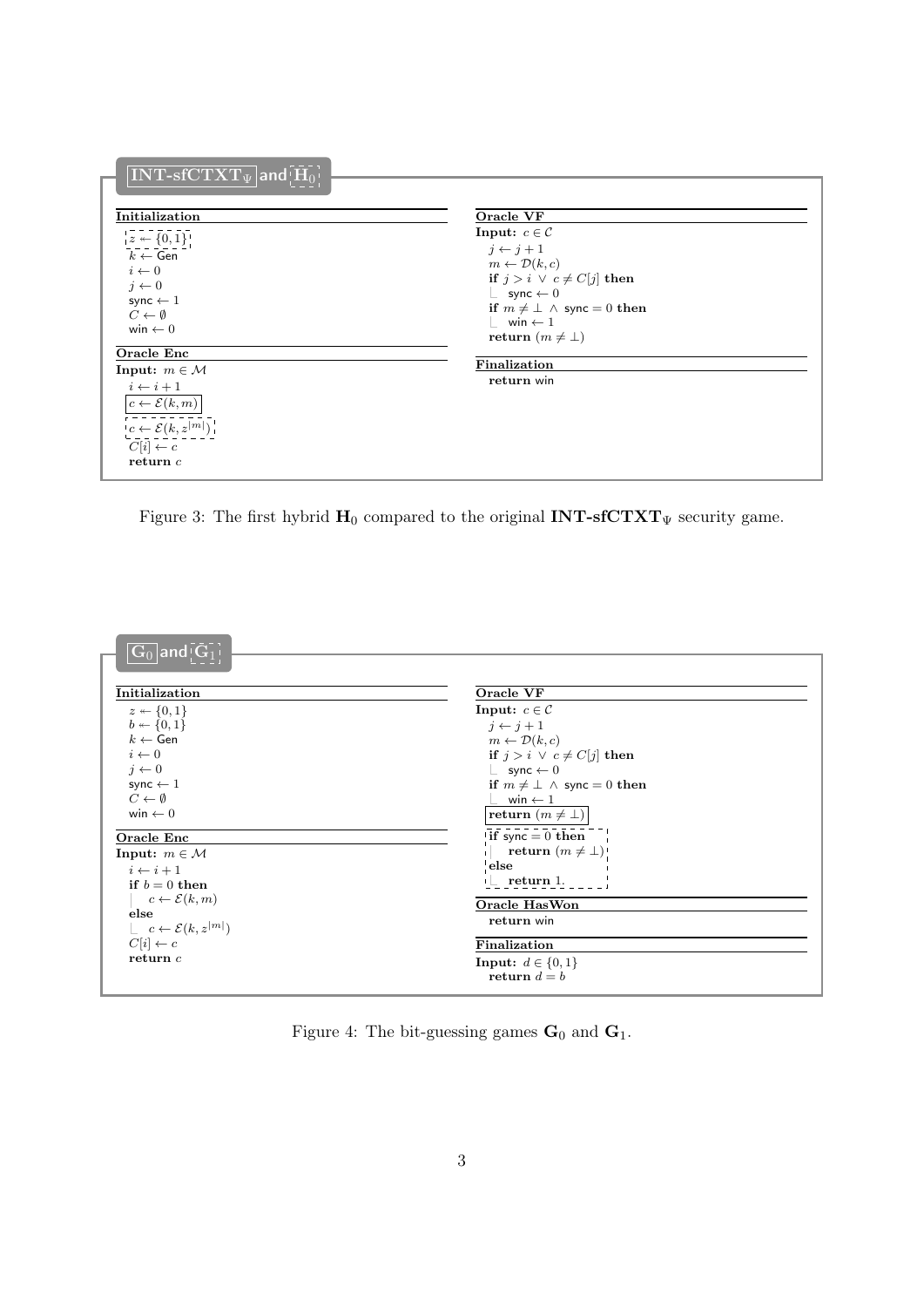| $\overline{{\bf G}_1 \vert}$ and $\vert {\bf G}_2 \vert$ |                                                                      |
|----------------------------------------------------------|----------------------------------------------------------------------|
|                                                          |                                                                      |
| Initialization                                           | Oracle VF                                                            |
| $z \leftarrow \{0,1\}$                                   | Input: $c \in \mathcal{C}$                                           |
| $b \leftarrow \{0, 1\}$                                  | $i \leftarrow i+1$                                                   |
| $k \leftarrow$ Gen                                       | $m \leftarrow \mathcal{D}(k,c)$                                      |
| $i \leftarrow 0$                                         | if $j > i \vee c \neq C[j]$ then                                     |
| $j \leftarrow 0$                                         | $\perp$ sync $\leftarrow$ 0                                          |
| sync $\leftarrow$ 1<br>$C \leftarrow \emptyset$          | $\overline{\text{if}}$ sync = 0 then                                 |
| win $\leftarrow$ 0                                       | $m \leftarrow m$                                                     |
|                                                          | $\mathsf{''else}$                                                    |
| Oracle Enc                                               | $\Box$ $m \leftarrow \bot$<br>if $m \neq \perp \wedge$ sync = 0 then |
| Input: $m \in \mathcal{M}$                               | $\frac{1}{2}$ win $\leftarrow$ 1                                     |
| $i \leftarrow i + 1$                                     | if sync $= 0$ then                                                   |
| if $b=0$ then                                            | return $(m \neq \perp)$                                              |
| $c \leftarrow \mathcal{E}(k,m)$                          | else                                                                 |
| else                                                     | return 1.                                                            |
| $\lfloor c \leftarrow \mathcal{E}(k, z^{ m })$           | <b>Oracle HasWon</b>                                                 |
| $m_0 \leftarrow m^{-1}$                                  |                                                                      |
| $m_1 \leftarrow z^{ m }$                                 | return win                                                           |
| $c \leftarrow \mathcal{E}(k, m_b)$                       | Finalization                                                         |
| $C[i] \leftarrow c$                                      | <b>Input:</b> $d \in \{0, 1\}$                                       |
| return $c$                                               | return $d = b$                                                       |
|                                                          |                                                                      |

<span id="page-3-0"></span>Figure 5: The bit-guessing games  $\mathbf{G}_2$  in comparison to  $\mathbf{G}_1$ .

and

$$
\Pr\left[\mathcal{A}_0^{G_0} \Rightarrow 1 \middle| b = 1\right] = \Pr^{\mathcal{A}_0^{G_0}}[d = b \mid b = 1] = \Pr^{\mathcal{A}_0^{G_0}}[d = 1 \mid b = 1]
$$

$$
= \Pr^{\mathcal{A}_0^{G_0}}[\text{win} = 0 \mid b = 1] = 1 - \Pr[\mathcal{A}^{H_0} \Rightarrow 1],
$$

<span id="page-3-1"></span>which yields

$$
\Pr\left[\mathcal{A}^{\mathbf{INT}\text{-} \mathbf{s} \mathbf{f} \mathbf{C} \mathbf{T} \mathbf{X} \mathbf{T}_{\Psi}} \Rightarrow 1\right] - \Pr\left[\mathcal{A}^{\mathbf{H}_0} \Rightarrow 1\right] \n= \Pr\left[\mathcal{A}_0^{\mathbf{G}_0} \Rightarrow 1 \mid b = 0\right] + \Pr\left[\mathcal{A}_0^{\mathbf{G}_0} \Rightarrow 1 \mid b = 1\right] - 1 \n= 2\left(\Pr\left[\mathcal{A}_0^{\mathbf{G}_0} \Rightarrow 1\right] - \frac{1}{2}\right).
$$
\n(2)

We now proceed by bounding  $Pr\left[\mathcal{A}_0^{\mathbf{G}_0} \Rightarrow 1\right]$  using a sequence of simple modifications:

- $G_1$  The game  $G_1$ , as depicted in [Figure 4](#page-2-1), behaves like  $G_0$  except that the VF oracle returns true instead of  $(m \neq \perp)$  if sync = 1. Since sync = 1 implies  $c = C[j]$  and  $\perp \notin \mathcal{M}$ , however, by correctness of the scheme this behavior is equivalent.
- $\mathbf{G}_2$  Consider the game  $\mathbf{G}_2$  as depicted in [Figure 5](#page-3-0). Observe that in the Enc oracle the same message gets encrypted as in  $G_1$ . In the VF oracle it sets m to  $\perp$  if sync  $\neq 0$ . Note however, that in this case the value of  $m$  does not matter anymore. Thus,  $\mathbf{G}_1$  and  $\mathbf{G}_2$ behave equivalently.

It is now easy to see that winning  $\mathbf{G}_2$  can be reduced to winning **IND-sfCCA** $_{\Psi}$  as sketched in [Figure 6](#page-4-0). For every adversary  $\mathcal{A}_0$  against  $\mathbf{G}_2$  we can build  $\mathcal{A}_1$  against IND-sfCCA<sub>V</sub> that works as follows: it initially flips a bit z and then internally runs  $A_0$  and for every query m of the **Enc** oracle it queries the LR oracle of **IND-sfCCA** $_{\Psi}$  with  $m_0 = m$  and  $m_1 = z^{|m|}$ . In addition,  $\mathcal{A}_1$  keeps track whether  $\mathcal{A}_0$  is still in sync, so that on a query c to the VF oracle by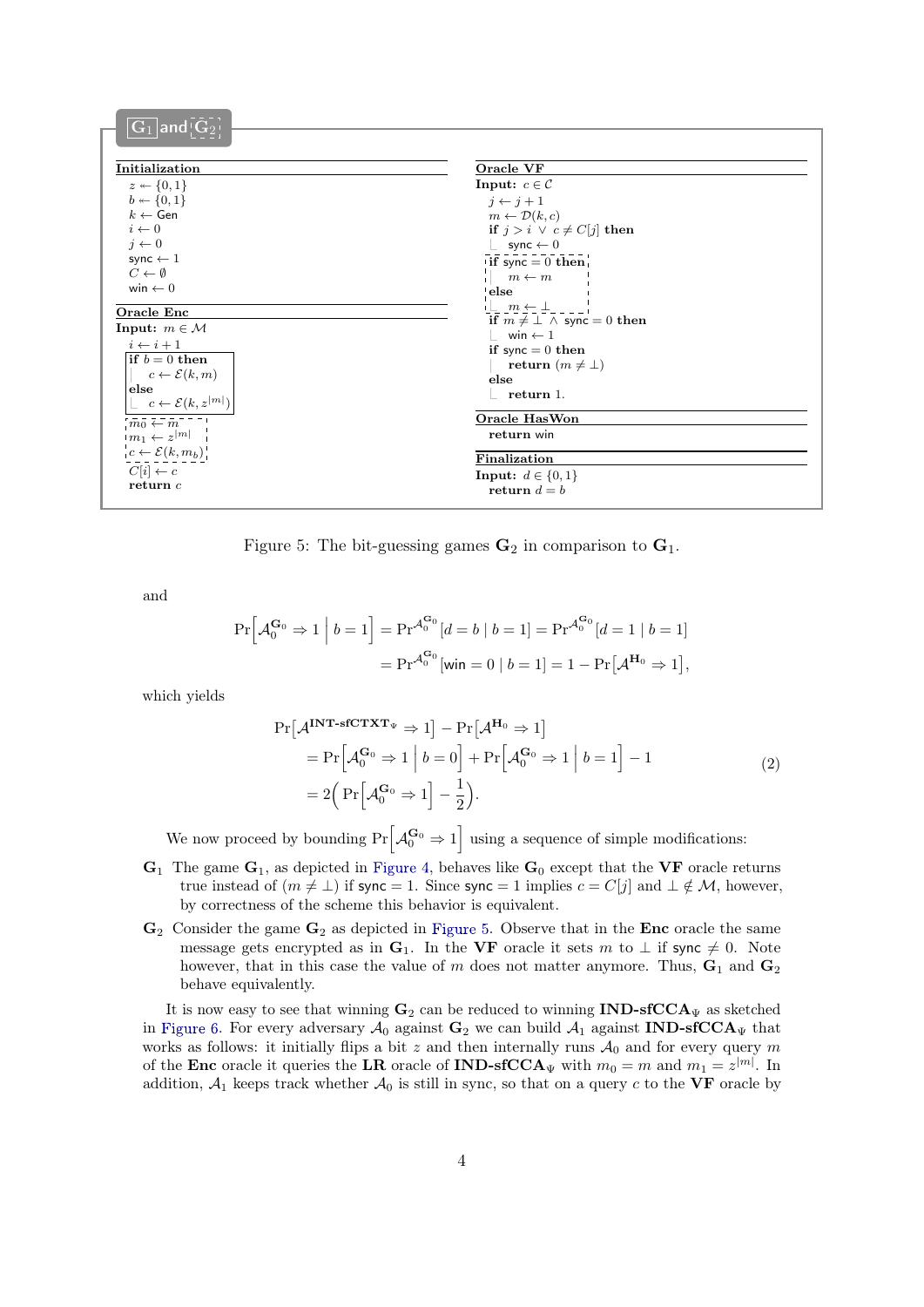

<span id="page-4-0"></span>Figure 6: The reduction from  $G_2$  to **IND-sfCCA**<sub> $\Psi$ </sub>. The lines with the blue shade and the solid border belong to the  $IND\text{-}sfCCA_{\Psi}$  game, whereas the green shaded ones with the dashed border belong to the reduction. The uncolored lines are for bookkeeping that is replicated in both the **IND-sfCCA** $_{\Psi}$  game as well as the reduction.

 $\mathcal{A}_0$  it can query the decryption oracle on c and then reply correctly to  $\mathcal{A}_0$ . It is easy to see that  $\mathcal{A}_1$  guesses b correctly if and only if  $\mathcal{A}_0$  guesses b correctly by simply forwarding the guess.

Thus we obtain

<span id="page-4-1"></span>
$$
\Pr\Big[\mathcal{A}_0^{\mathbf{G}_0}\Rightarrow 1\Big]=\Pr\Big[\mathcal{A}_0^{\mathbf{G}_1}\Rightarrow 1\Big]=\Pr\Big[\mathcal{A}_0^{\mathbf{G}_2}\Rightarrow 1\Big]=\Pr\Big[\mathcal{A}_1^{\mathbf{IND}\text{-}\mathbf{sfCCA}_{\Psi}}\Rightarrow 1\Big],
$$

and combining this with [\(2](#page-3-1) ) yields the desired bound

$$
\Pr[\mathcal{A}^{\text{INT-sfCTXT}_{\Psi}} \Rightarrow 1] - \Pr[\mathcal{A}^{\text{H}_0} \Rightarrow 1] = 2\left(\Pr[\mathcal{A}_0^{\text{G}_0} \Rightarrow 1] - \frac{1}{2}\right)
$$

$$
= 2\left(\Pr[\mathcal{A}_1^{\text{IND-sfCCA}_{\Psi}} \Rightarrow 1] - \frac{1}{2}\right) =: \text{Adv}_{\Psi, \mathcal{A}_1}^{\text{IND-sfCCA}}, \quad (3)
$$

where in the last step we used the definition of the (bit-guessing) advantage of a CCA adversary.

#### 2.2 Bounding the first winning probability

In the following section we upper bound the probability  $Pr[\mathcal{A}^{\mathbf{H}_0} \Rightarrow 1]$  using the hybrids  $\mathbf{H}_1$  and H2, depicted in [Figure 7](#page-5-0) and [Figure 8](#page-5-1) , respectively.

 ${\bf H}_1\;$  The game  ${\bf H}_1$  replaces the sync and the win flags of  ${\bf H}_0$  by two pairs of flags (sync $_1,$ sync $_2)$ and (win<sub>1</sub>, win<sub>2</sub>), respectively. Note that  $\mathsf{sync}_2$  in  $\mathbf{H}_1$  is defined exactly equivalent to sync of  $H_0$ , and thus win<sub>1</sub> ∨ win<sub>2</sub> is true in  $H_1$  if and only if win is true in  $H_0$ . Hence, the two games behave equivalently.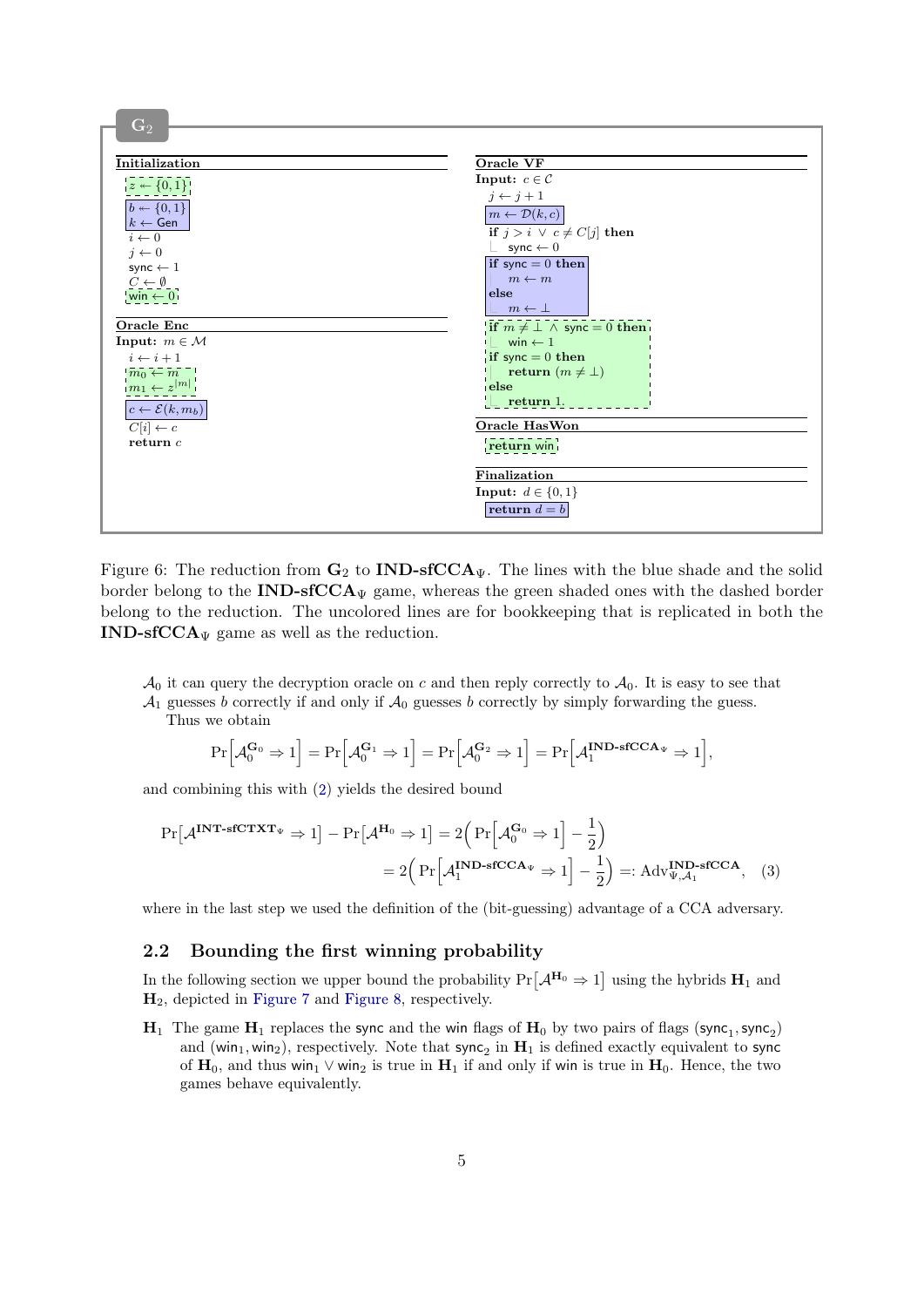| $\overline{{{\left  {{{\bf{H}}_0}} \right }}$ and $\overline{{{\left  {{{\bf{\bar H}}_1}} \right }}}$ |                                                                                           |
|-------------------------------------------------------------------------------------------------------|-------------------------------------------------------------------------------------------|
|                                                                                                       |                                                                                           |
| Initialization                                                                                        | Oracle VF                                                                                 |
| $z \leftarrow \{0,1\}$                                                                                | Input: $c \in \mathcal{C}$                                                                |
| $k \leftarrow$ Gen                                                                                    | $i \leftarrow i + 1$                                                                      |
| $i \leftarrow 0$                                                                                      | $m \leftarrow \mathcal{D}(k,c)$                                                           |
| $j \leftarrow 0$                                                                                      | <b>if</b> $j > i \vee c \neq C[j]$ then                                                   |
| $\mathsf{sync} \gets 1$                                                                               | $\vert\,\vert$ sync $\leftarrow 0$                                                        |
| $\mathsf{sync}_1 \leftarrow 1$                                                                        | if $j > i \vee m \neq S[j]$ then                                                          |
| $\mathsf{sync}_2 \leftarrow 1$                                                                        | $\perp$ sync <sub>1</sub> $\leftarrow$ 0                                                  |
| $C \leftarrow \emptyset$                                                                              | <b>if</b> $j > i \vee c \neq C[j]$ then                                                   |
| $S \leftarrow \emptyset$                                                                              | $\vdash$ sync <sub>2</sub> $\leftarrow$ 0                                                 |
| $\textsf{win} \gets 0$                                                                                | if $m \neq \perp \wedge$ sync = 0 then                                                    |
| win $\overline{1} \leftarrow 0$                                                                       | $\perp$ win $\leftarrow$ 1                                                                |
| $win_2 \leftarrow 0$                                                                                  | <b>if</b> $m \neq \perp \wedge$ sync <sub>1</sub> = 0 $\wedge$ sync <sub>2</sub> = 0 then |
|                                                                                                       | $i \perp$ win <sub>1</sub> $\leftarrow$ 1                                                 |
| Oracle Enc                                                                                            | <b>if</b> $m \neq \perp \wedge$ sync <sub>1</sub> = 1 $\wedge$ sync <sub>2</sub> = 0 then |
| Input: $m \in \mathcal{M}$                                                                            | $\vdash$ win <sub>2</sub> $\leftarrow$ 1                                                  |
| $i \leftarrow i + 1$                                                                                  | return $(m \neq \perp)$                                                                   |
| $c \leftarrow \mathcal{E}(k, z^{ m })$                                                                |                                                                                           |
| $C[i] \leftarrow c$                                                                                   | Finalization                                                                              |
| $ S[i] \leftarrow z^{ m }$                                                                            | return win                                                                                |
| return $c$                                                                                            | $\frac{1}{2}$ return win $_1 \vee$ win $_2 \frac{1}{2}$                                   |
|                                                                                                       |                                                                                           |

<span id="page-5-0"></span>Figure 7: The game  $H_1$  is equivalent to  $H_0$ , which is best seen by observing that the sync<sub>2</sub> flag is identical to the sync one of  $H_0$ .

| Initialization                         | Oracle VF                                                                          |
|----------------------------------------|------------------------------------------------------------------------------------|
| $z \leftarrow \{0,1\}$                 | Input: $c \in \mathcal{C}$                                                         |
| $k \leftarrow$ Gen                     | $i \leftarrow i+1$                                                                 |
| $i \leftarrow 0$                       | $m \leftarrow \mathcal{D}(k,c)$                                                    |
| $i \leftarrow 0$                       | if $j > i \vee m \neq S[j]$ then                                                   |
| sync <sub>1</sub> $\leftarrow$ 1       | $\perp$ sync <sub>1</sub> $\leftarrow$ 0                                           |
| sync <sub>2</sub> $\leftarrow$ 1       | if $j > i \vee c \neq C[i]$ then                                                   |
| $C \leftarrow \emptyset$               | $\perp$ sync <sub>2</sub> $\leftarrow$ 0                                           |
| $S \leftarrow \emptyset$               | if $m \neq \perp \wedge$ sync <sub>1</sub> = 0 $\wedge$ sync <sub>2</sub> = 0 then |
| win <sub>1</sub> $\leftarrow$ 0        | win $_1 \leftarrow 1$                                                              |
| win <sub>2</sub> $\leftarrow$ 0        | $\overline{\text{if } m \neq \bot \land \text{ sync}_1 = 0 \text{ then}}}$         |
| Oracle Enc                             | $\perp$ win <sub>1</sub> $\leftarrow$ 1                                            |
| Input: $m \in \mathcal{M}$             | if $m \neq \perp \wedge$ sync <sub>1</sub> = 1 $\wedge$ sync <sub>2</sub> = 0 then |
| $i \leftarrow i + 1$                   | $\perp$ win <sub>2</sub> $\leftarrow$ 1                                            |
| $c \leftarrow \mathcal{E}(k, z^{ m })$ | return $(m \neq \perp)$                                                            |
| $C[i] \leftarrow c$                    |                                                                                    |
| $S[i] \leftarrow z^{ m }$              | Finalization                                                                       |
| return c                               | return win $\vee$ win2                                                             |

<span id="page-5-1"></span>Figure 8: The game  $\mathbf{H}_2$  is equivalent to  $\mathbf{H}_1$  as well. Observe that sync<sub>1</sub> = 0 implies that  $j > i$ or  $m \neq S[j]$  for some j. In the latter case, the correctness of the scheme however implies that  $c[j] \neq C[j]$  and thus sync<sub>2</sub> = 0 as well.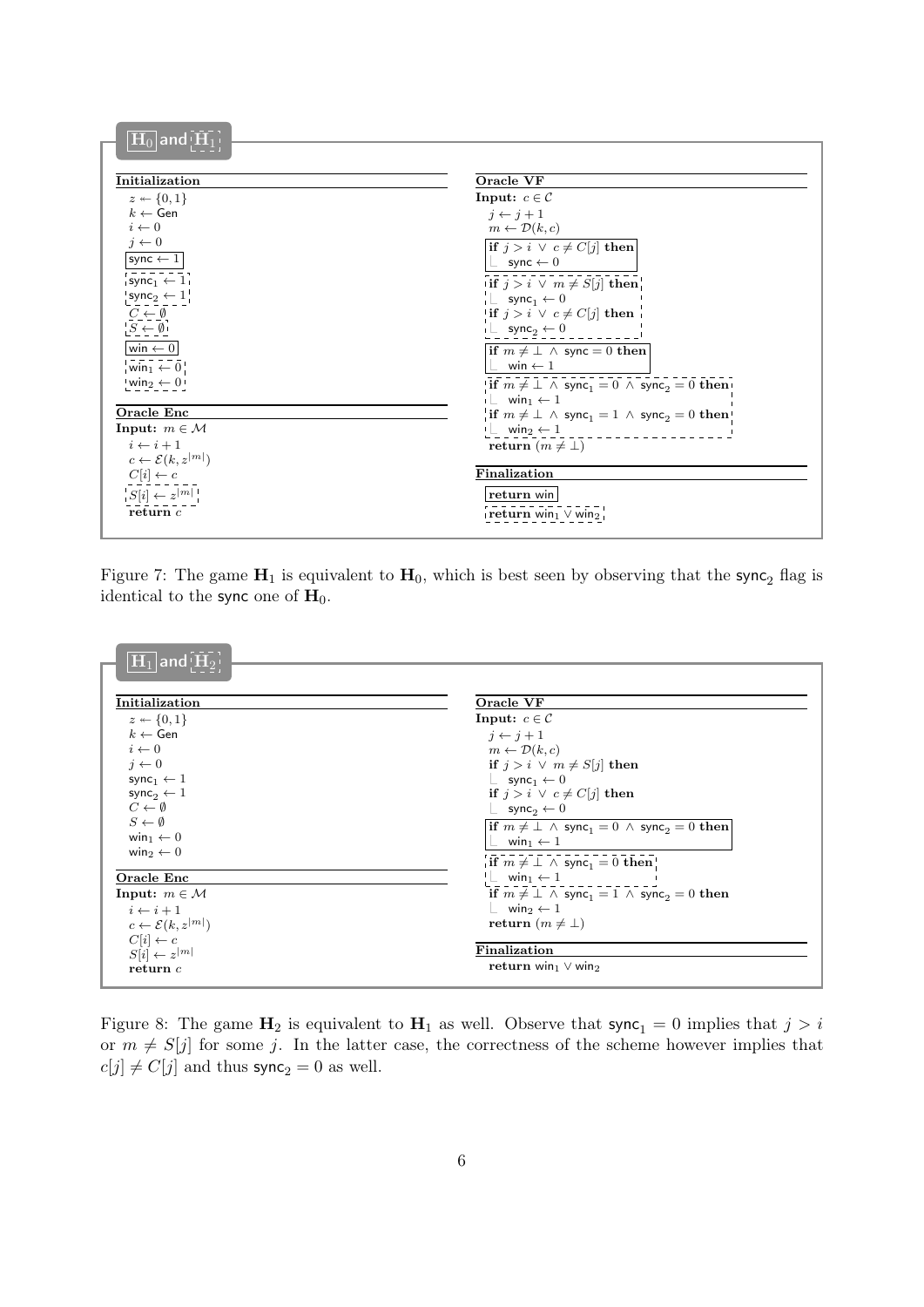| $\boxed{\mathbf{P}_0}$ and $\boxed{\mathbf{C}_0}$ |                                                                                    |
|---------------------------------------------------|------------------------------------------------------------------------------------|
|                                                   |                                                                                    |
| Initialization                                    | Oracle VF                                                                          |
| $z \leftarrow \{0, 1\}$                           | Input: $c \in \mathcal{C}$                                                         |
| $k \leftarrow$ Gen                                | $i \leftarrow i+1$                                                                 |
| $i \leftarrow 0$                                  | $m \leftarrow \mathcal{D}(k,c)$                                                    |
| $i \leftarrow 0$                                  | if $j > i \vee m \neq S[j]$ then                                                   |
| sync <sub>1</sub> $\leftarrow$ 1                  | $\perp$ sync <sub>1</sub> $\leftarrow$ 0                                           |
| sync <sub>2</sub> $\leftarrow$ 1                  | if $j > i \vee c \neq C[j]$ then                                                   |
| $C \leftarrow \emptyset$                          | $\perp$ sync <sub>2</sub> $\leftarrow$ 0                                           |
| $S \leftarrow \emptyset$                          | if $m \neq \perp \wedge$ sync <sub>1</sub> = 0 then                                |
| win <sub>1</sub> $\leftarrow$ 0                   | $\perp$ win <sub>1</sub> $\leftarrow$ 1                                            |
| win <sub>2</sub> $\leftarrow$ 0                   | if $m \neq \perp \wedge$ sync <sub>1</sub> = 1 $\wedge$ sync <sub>2</sub> = 0 then |
| Oracle Enc                                        | $\perp$ win <sub>2</sub> $\leftarrow$ 1                                            |
| Input: $m \in \mathcal{M}$                        | return $(m \neq \perp)$                                                            |
| $i \leftarrow i + 1$                              | Finalization                                                                       |
| $c \leftarrow \mathcal{E}(k, z^{ m })$            |                                                                                    |
| $C[i] \leftarrow c$                               | return $win_1$                                                                     |
| $S[i] \leftarrow z^{ m }$                         | return win <sub>2</sub>                                                            |
| return c                                          |                                                                                    |
|                                                   |                                                                                    |

<span id="page-6-0"></span>Figure 9: The games  $P_0$  and  $C_0$  are identical to  $H_2$ , except that the winning condition win<sub>1</sub>  $\vee$  win<sub>2</sub> of the latter has been replaced by checking only one of the respective flags.

 $H_2$  The game  $H_2$  is equivalent to  $H_1$  except that the former no longer checks for sync<sub>2</sub> = 0 when setting  $win_1$  to true. Observe however that by the correctness of the scheme we have that  $m \neq S[j]$  implies  $c \neq C[j]$  and thus sync<sub>1</sub> = 0 implies sync<sub>2</sub> = 0. Hence, the two games are equivalent as well.

Now, consider the two games  $P_0$  and  $C_0$  as depicted in [Figure 9](#page-6-0). Observe that each of those games is equivalent to  $H_2$  except for the winning condition that only checks for win<sub>1</sub> or win<sub>2</sub>, respectively, instead of win<sub>1</sub>  $\vee$  win<sub>2</sub>. Using the union bound we therefore obtain

<span id="page-6-2"></span>
$$
\Pr\left[\mathcal{A}^{\mathbf{H}_0} \Rightarrow 1\right] = \Pr\left[\mathcal{A}^{\mathbf{H}_1} \Rightarrow 1\right] = \Pr\left[\mathcal{A}^{\mathbf{H}_2} \Rightarrow 1\right] \le \Pr\left[\mathcal{A}^{\mathbf{P}_0} \Rightarrow 1\right] + \Pr\left[\mathcal{A}^{\mathbf{C}_0} \Rightarrow 1\right].\tag{4}
$$

We proceed by bounding those two terms separately in the next sections.

#### 2.3 Upper bounding the advantage on  $P_0$

Consider the game  $P_1$  as shown in [Figure 10](#page-7-0), which basically corresponds to  $P_0$  with all code related to the two unused flags  $win_2$  and  $sync_2$  removed. Moreover, the **Enc**-oracle has slightly been rewritten without changing the behavior. It is now easy to reduce any adversary  $A$  winning  $P_1$  to another adversary  $A_3$  winning INT-sfPTXT<sub>V</sub>, as highlighted in [Figure 11](#page-7-1):  $A_3$  initially flips a bit z and then whenever A queries the Enc oracle on  $m$ ,  $A_3$  queries the actual Enc-oracle on  $m' = z^{|m|}$ . Clearly,  $\mathcal{A}_3$  wins **INT-sfPTXT**<sub> $\Psi$ </sub> if and only if  $\mathcal{A}$  wins **P**<sub>1</sub>. As a consequence, we have

<span id="page-6-1"></span>
$$
\Pr[\mathcal{A}^{\mathbf{P}_0} \Rightarrow 1] = \Pr[\mathcal{A}^{\mathbf{P}_1} \Rightarrow 1] = \Pr[\mathcal{A}_3^{\mathbf{INT}\text{-}\mathbf{sfPTXT}_{\Psi}} \Rightarrow 1] = \mathrm{Adv}_{\Psi,\mathcal{A}_3}^{\mathbf{IND}\text{-}\mathbf{sfPTXT}}.
$$
 (5)

## 2.4 Upper bounding the advantage on  $C_0$

In the following section, we upper bound  $Pr[\mathcal{A}^{\mathbf{C}_0} \Rightarrow 1]$  using a sequence of hybrids  $\mathbf{C}_1, \mathbf{C}_2, \mathbf{C}_3$ ,  $C_4$ ,  $C_5$ , and  $C_6$ .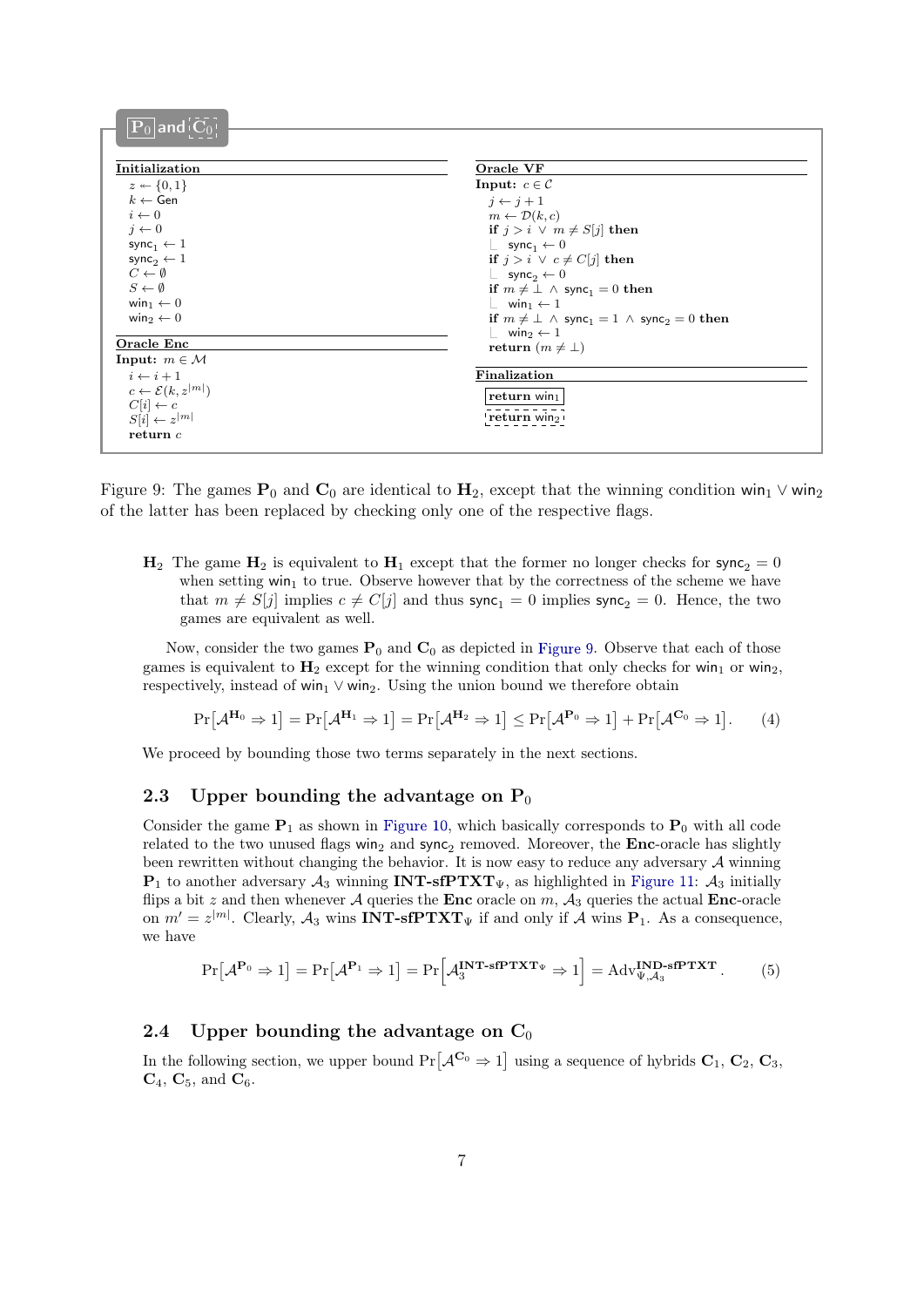| Initialization                                          | Oracle VF                                                                          |
|---------------------------------------------------------|------------------------------------------------------------------------------------|
| $z \leftarrow \{0,1\}$                                  | Input: $c \in \mathcal{C}$                                                         |
| $k \leftarrow$ Gen                                      | $j \leftarrow j+1$                                                                 |
| $i \leftarrow 0$                                        | $m \leftarrow \mathcal{D}(k,c)$                                                    |
| $j \leftarrow 0$                                        | if $j > i \vee m \neq S[j]$ then                                                   |
| sync <sub>1</sub> $\leftarrow$ 1                        | $\perp$ sync <sub>1</sub> $\leftarrow$ 0                                           |
| $\mathsf{sync}_2 \leftarrow 1$                          | <b>if</b> $j > i \vee c \neq C[j]$ then                                            |
|                                                         |                                                                                    |
| $\frac{C \leftarrow \emptyset}{S \leftarrow \emptyset}$ | $\perp$ sync <sub>2</sub> $\leftarrow$ 0                                           |
| win <sub>1</sub> $\leftarrow$ 0                         | if $m \neq \perp \wedge$ sync <sub>1</sub> = 0 then                                |
| win <sub>2</sub> $\leftarrow$ 0                         | win $\leftarrow$ 1                                                                 |
|                                                         | if $m \neq \perp \wedge$ sync <sub>1</sub> = 1 $\wedge$ sync <sub>2</sub> = 0 then |
| Oracle Enc                                              | win <sub>2</sub> $\leftarrow$ 1                                                    |
| Input: $m \in \mathcal{M}$                              | return $(m \neq \perp)$                                                            |
| $i \leftarrow i+1$                                      |                                                                                    |
|                                                         | Finalization                                                                       |
| $c \leftarrow \mathcal{E}(k, z^{ m })$                  | return $win_1$                                                                     |
| $C[i] \leftarrow c$                                     |                                                                                    |
| $S[i] \leftarrow z^{ m }$                               |                                                                                    |
| $m' \leftarrow z^{[m]}$                                 |                                                                                    |
| $c \leftarrow \mathcal{E}(k, m')$                       |                                                                                    |
| $S[i] \leftarrow m'$                                    |                                                                                    |
|                                                         |                                                                                    |

<span id="page-7-0"></span>Figure 10: The game  $P_1$  that is equivalent to  $P_0$ .



<span id="page-7-1"></span>Figure 11: The reduction from  $P_1$  to **INT-sfPTXT**<sub> $\Psi$ </sub>. The lines with the blue shade and the solid border belong to the  $INT\text{-}sfPTXT_{\Psi}$  game, whereas the green shaded ones with the dashed border belong to the reduction.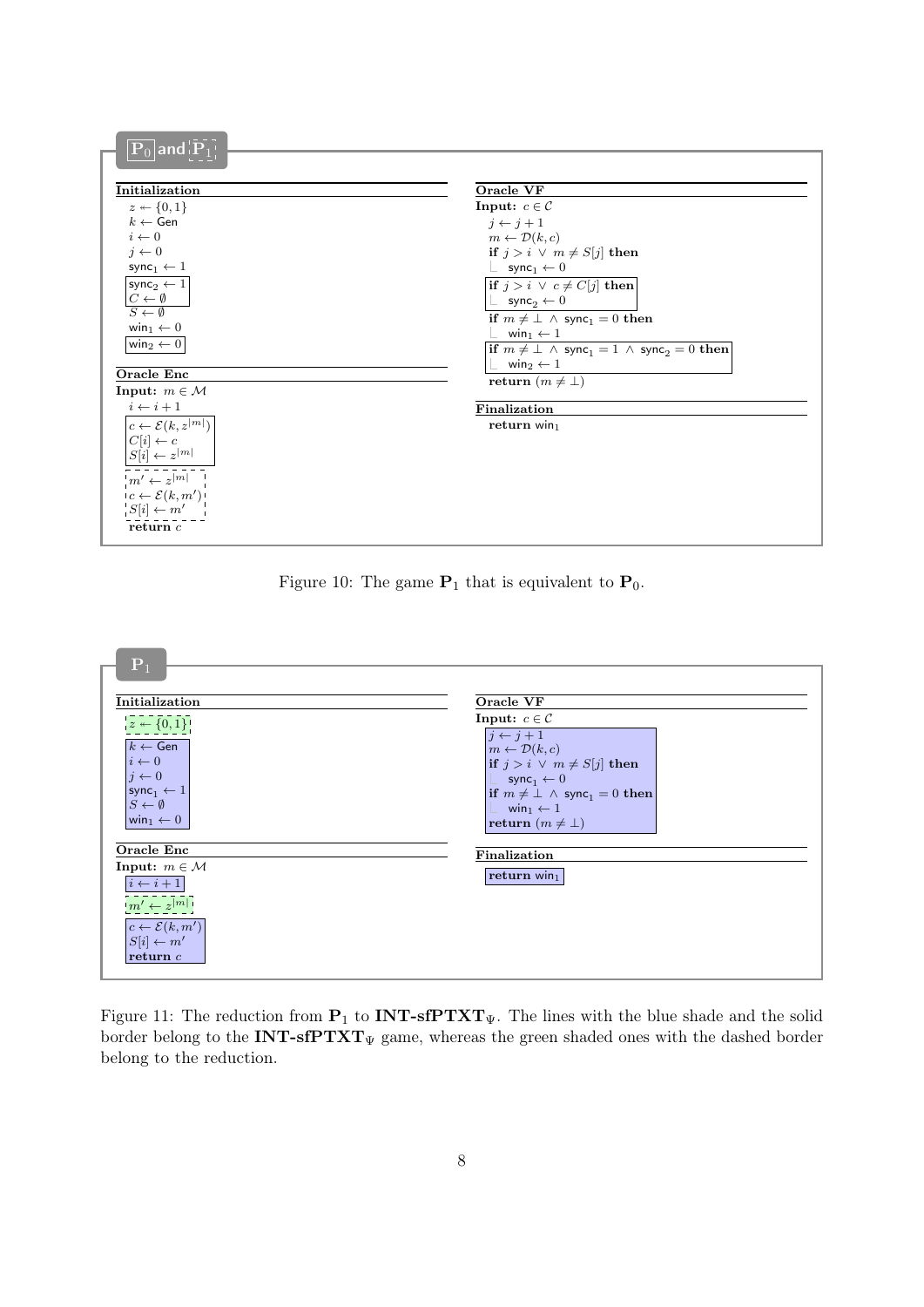| $\overline{\mathbf{C}_0}$ and $\overline{\mathbf{C}_1}$ |                                                                                    |
|---------------------------------------------------------|------------------------------------------------------------------------------------|
|                                                         |                                                                                    |
| Initialization                                          | Oracle VF                                                                          |
| $z \leftarrow \{0,1\}$                                  | Input: $c \in \mathcal{C}$                                                         |
| $k \leftarrow$ Gen                                      |                                                                                    |
| $i \leftarrow 0$                                        | $i \leftarrow j+1$                                                                 |
|                                                         | $m \leftarrow \mathcal{D}(k,c)$                                                    |
| $j \leftarrow 0$                                        | if $j > i \vee m \neq S[j]$ then                                                   |
| sync <sub>1</sub> $\leftarrow$ 1                        | $\perp$ sync <sub>1</sub> $\leftarrow$ 0                                           |
| sync <sub>2</sub> $\leftarrow$ 1                        | if $j > i \vee c \neq C[j]$ then                                                   |
| $C \leftarrow \emptyset$                                | $\perp$ sync <sub>2</sub> $\leftarrow$ 0                                           |
| $S \leftarrow \emptyset$                                | if $m \neq \bot \wedge$ sync <sub>1</sub> = 0 then                                 |
| $win_1 \leftarrow 0$                                    | $\perp$ win <sub>1</sub> $\leftarrow$ 1                                            |
| win <sub>2</sub> $\leftarrow$ 0                         | if $m \neq \perp \wedge$ sync <sub>1</sub> = 1 $\wedge$ sync <sub>2</sub> = 0 then |
| Oracle Enc                                              | $\perp$ win <sub>2</sub> $\leftarrow$ 1                                            |
|                                                         | return $(m \neq \perp)$                                                            |
| Input: $m \in \mathcal{M}$                              |                                                                                    |
| $i \leftarrow i + 1$                                    | Finalization                                                                       |
| $c \leftarrow \mathcal{E}(k, z^{ m })$                  | return win $2$                                                                     |
| $C[i] \leftarrow c$                                     |                                                                                    |
| $S[i] \leftarrow z^{ m }$                               |                                                                                    |
| return c                                                |                                                                                    |
|                                                         |                                                                                    |

<span id="page-8-0"></span>

- $\mathbf{C}_1$  The game  $\mathbf{C}_1$ , as depicted in [Figure 12](#page-8-0), corresponds to  $\mathbf{C}_0$  with all code related to the unused flag win<sub>1</sub> removed. Hence, the two games behave obviously equivalent.
- $\mathbf{C}_2$  The game  $\mathbf{C}_2$  corresponds to  $\mathbf{C}_1$  with the winning flag win<sub>2</sub> replaced by a variable d guessing z. It is depicted in [Figure 13](#page-9-0). Note that  $\text{sync}_1 = 1$  implies  $m = S[j]$ , and thus  $m = z^{\ell}$  for some length  $\ell > 0$  (we use here that the empty bit-string is not in the message space). Hence, setting  $d$  to the first bit of  $m$  implies that the game is won, and is thus equivalent to setting the winning flag in  $C_1$ .
- $\mathbf{C}_3$  The game  $\mathbf{C}_3$ , as depicted in [Figure 14](#page-9-1), corresponds to  $\mathbf{C}_2$  but with d initialized to 0 instead of ⊥ giving an adversary a fifty percent chance of winning the game without setting the win<sub>2</sub> flag. This makes  $C_3$  a bit-guessing game. Observe that

$$
\mathrm{Pr}^{\mathcal{A}^{\mathbf{C}_3}}[\mathsf{win}_2 = 1] = \mathrm{Pr}^{\mathcal{A}^{\mathbf{C}_2}}[\mathsf{win}_2 = 1] = \mathrm{Pr}\big[\mathcal{A}^{\mathbf{C}_2} \Rightarrow 1\big]
$$

and

$$
\mathrm{Pr}^{\mathcal{A}^{\mathbf{C}_3}}[d = z \wedge \mathsf{win}_2 = 1] = \mathrm{Pr}^{\mathcal{A}^{\mathbf{C}_3}}[\mathsf{win}_2 = 1],
$$

yielding

$$
\Pr[\mathcal{A}^{C_3} \Rightarrow 1] = \Pr^{\mathcal{A}^{C_3}}[d = z] \n= \Pr^{\mathcal{A}^{C_3}}[d = z \wedge \text{win}_2 = 1] + \Pr^{\mathcal{A}^{C_3}}[d = z \wedge \text{win}_2 = 0] \n= \Pr^{\mathcal{A}^{C_3}}[d = z \wedge \text{win}_2 = 1] + \Pr^{\mathcal{A}^{C_3}}[d = z \mid \text{win}_2 = 0] \Pr^{\mathcal{A}^{C_3}}[\text{win}_2 = 0] \n= \Pr^{\mathcal{A}^{C_3}}[d = z \wedge \text{win}_2 = 1] + \frac{1}{2}\left(1 - \Pr^{\mathcal{A}^{C_3}}[\text{win}_2 = 1]\right) \n= \Pr[\mathcal{A}^{C_2} \Rightarrow 1] + \frac{1}{2}\left(1 - \Pr[\mathcal{A}^{C_2} \Rightarrow 1]\right).
$$

Rewriting the last equation we obtain

<span id="page-8-1"></span>
$$
\Pr[\mathcal{A}^{\mathbf{C}_2} \Rightarrow 1] = 2\Big(\Pr[\mathcal{A}^{\mathbf{C}_3} \Rightarrow 1] - \frac{1}{2}\Big). \tag{6}
$$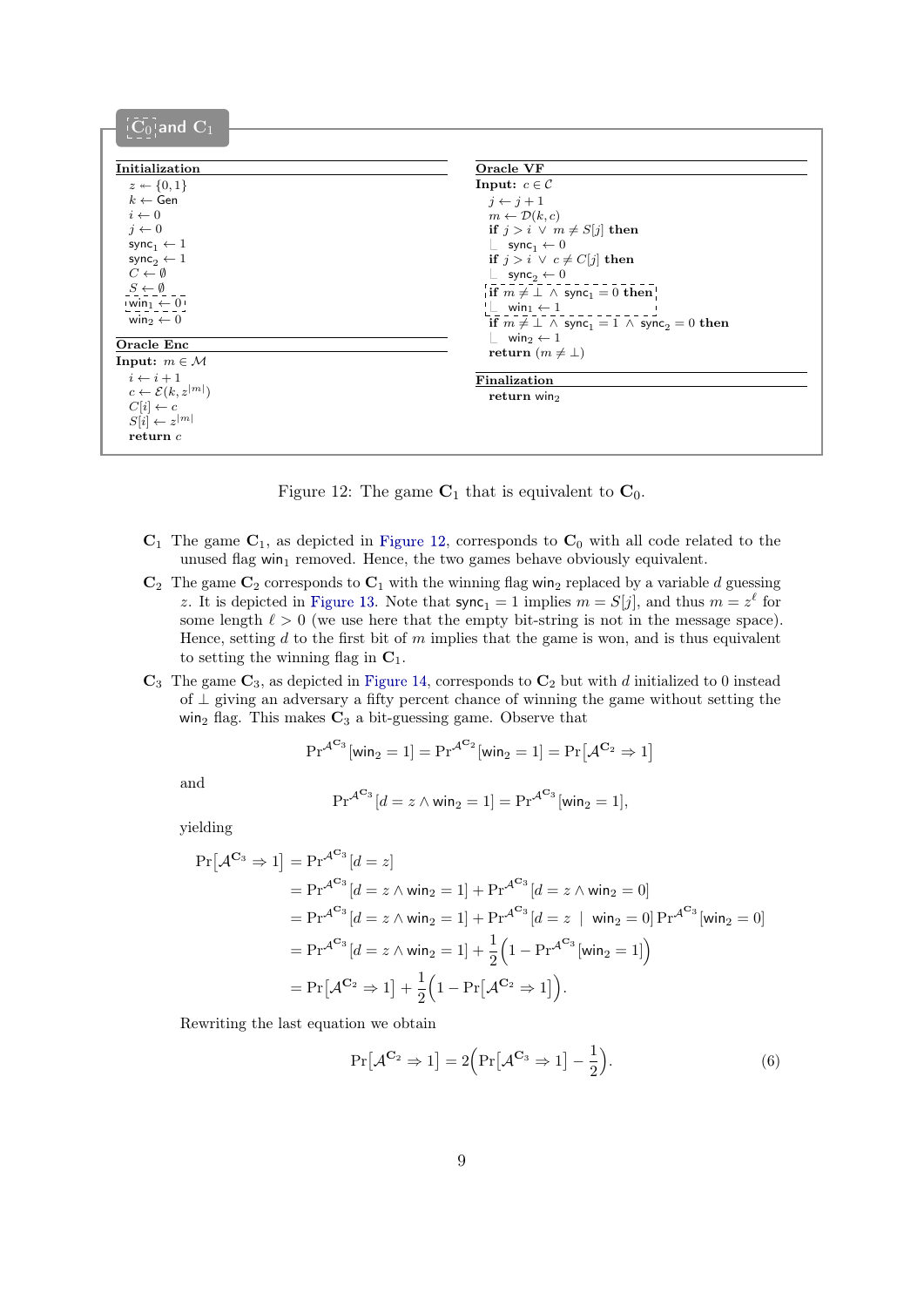| $ \overline{\mathbf{C}}_1 $ and $ \overline{\mathbf{C}}_2 $ |                                                                                    |
|-------------------------------------------------------------|------------------------------------------------------------------------------------|
|                                                             |                                                                                    |
| Initialization                                              | Oracle VF                                                                          |
| $z \leftarrow \{0, 1\}$                                     | Input: $c \in \mathcal{C}$                                                         |
| $k \leftarrow$ Gen                                          | $i \leftarrow i+1$                                                                 |
| $i \leftarrow 0$                                            | $m \leftarrow \mathcal{D}(k,c)$                                                    |
| $j \leftarrow 0$                                            | if $j > i \vee m \neq S[j]$ then                                                   |
| sync <sub>1</sub> $\leftarrow$ 1                            | $\perp$ sync <sub>1</sub> $\leftarrow$ 0                                           |
| sync <sub>2</sub> $\leftarrow$ 1                            | if $j > i \vee c \neq C[j]$ then                                                   |
| $C \leftarrow \emptyset$                                    | $\perp$ sync <sub>2</sub> $\leftarrow$ 0                                           |
| $S \leftarrow \emptyset$                                    | if $m \neq \perp \wedge$ sync <sub>1</sub> = 1 $\wedge$ sync <sub>2</sub> = 0 then |
| win <sub>2</sub> $\leftarrow$ 0                             | win <sub>2</sub> $\leftarrow$ 1                                                    |
| $\bar{d} \leftarrow \bot$                                   | $\lfloor id \leftarrow m(1) \rfloor$                                               |
| Oracle Enc                                                  | return $(m \neq \perp)$                                                            |
| Input: $m \in \mathcal{M}$                                  |                                                                                    |
| $i \leftarrow i+1$                                          | Finalization                                                                       |
| $c \leftarrow \mathcal{E}(k, z^{ m })$                      | return win $_2$                                                                    |
| $C[i] \leftarrow c$                                         | return $(d = z)$                                                                   |
| $S[i] \leftarrow z^{ m }$                                   |                                                                                    |
| return c                                                    |                                                                                    |
|                                                             |                                                                                    |

<span id="page-9-0"></span>Figure 13: The game  $C_2$ , where  $m(1)$  denotes the first bit of m. Note that sync = 1 implies  $m = S[j] = z^{\ell}$  for some  $\ell > 0$  (since  $\lambda \notin \mathcal{M}$ ). Hence, we have win<sub>2</sub> = 1 iff  $d = z$ .



<span id="page-9-1"></span>Figure 14: The bit-guessing game  $\mathbb{C}_3$ . Observe that in comparison to  $\mathbb{C}_2$ , the adversary has a fifty percent chance of winning the game without managing to set the win<sub>2</sub> flag.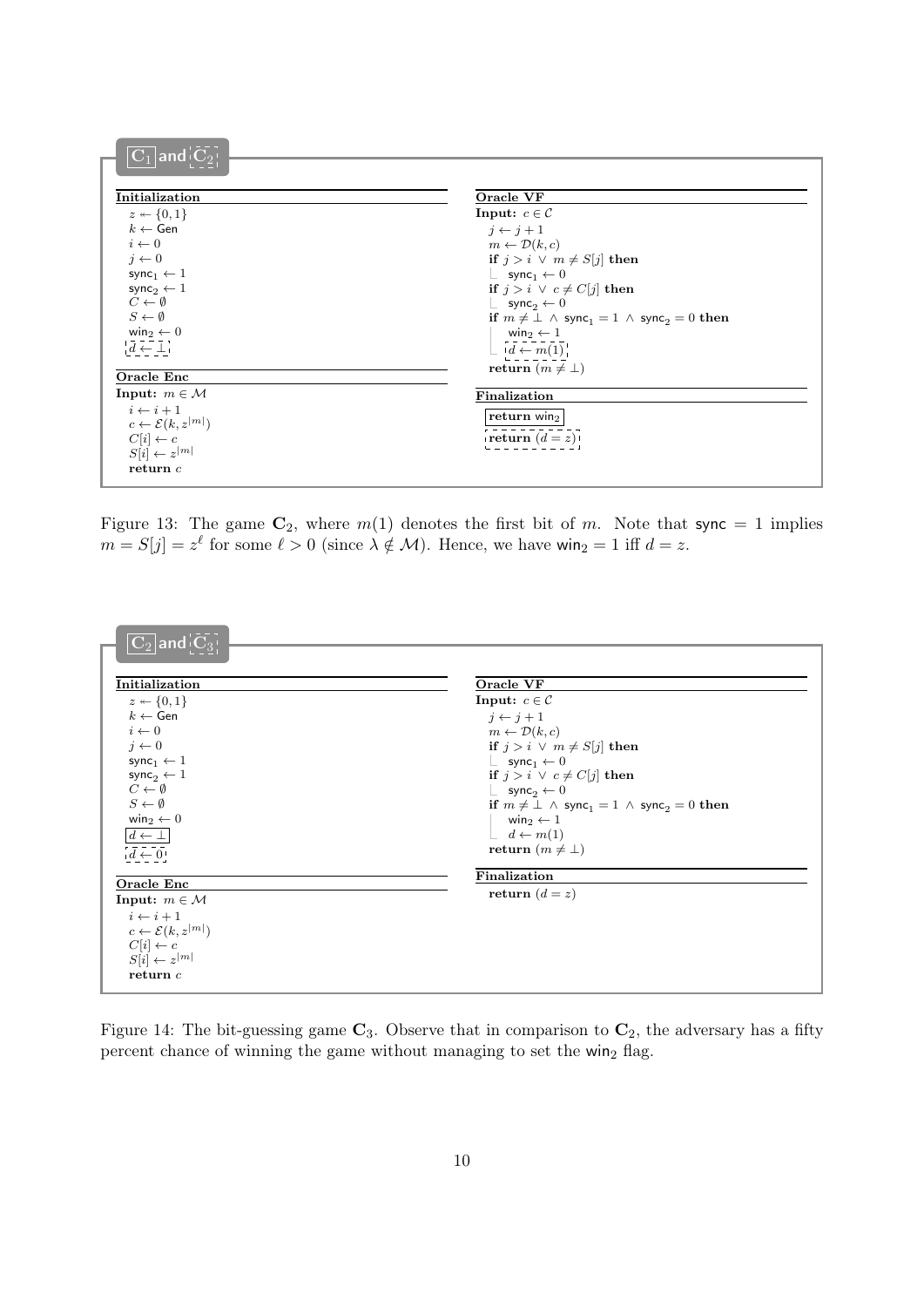| Initialization                                     | Oracle VF                                                                                   |
|----------------------------------------------------|---------------------------------------------------------------------------------------------|
| $z \leftarrow \{0, 1\}$                            | Input: $c \in \mathcal{C}$                                                                  |
| $k \leftarrow$ Gen                                 | $i \leftarrow i+1$                                                                          |
| $i \leftarrow 0$                                   | $m \leftarrow \mathcal{D}(k,c)$                                                             |
| $j \leftarrow 0$                                   | if $j > i \vee m \neq S[j]$ then                                                            |
| sync <sub>1</sub> $\leftarrow$ 1                   | $\perp$ sync <sub>1</sub> $\leftarrow$ 0                                                    |
| sync <sub>2</sub> $\leftarrow$ 1                   | if $j > i \vee c \neq C[j]$ then                                                            |
| $C \leftarrow \emptyset$                           | $\perp$ sync <sub>2</sub> $\leftarrow$ 0                                                    |
| $S \leftarrow \emptyset$                           | $\inf m \neq \bot \land \text{sync}_1 = 1 \land \text{ sync}_2 = 0$ then                    |
| $\frac{d \leftarrow 0}{\mathsf{bad} \leftarrow 0}$ | $d \leftarrow m(1)$                                                                         |
|                                                    |                                                                                             |
|                                                    | <b>if</b> $m \neq \perp \wedge$ sync <sub>2</sub> = 0 then<br>if sync <sub>1</sub> = 1 then |
| Oracle Enc                                         | $d \leftarrow m(1)$                                                                         |
| Input: $m \in \mathcal{M}$                         | else                                                                                        |
| $i \leftarrow i+1$                                 | $\_$ bad $\leftarrow 1$                                                                     |
| $c \leftarrow \mathcal{E}(k, z^{ m })$             | return $(m \neq \perp)$                                                                     |
| $C[i] \leftarrow c$                                |                                                                                             |
| $S[i] \leftarrow z^{ m }$                          | Finalization                                                                                |
| return c                                           | return $(d = z)$                                                                            |

<span id="page-10-0"></span>Figure 15: The game  $C_4$ , that introduces the bad flag. It behaves equivalent to  $C_3$ , however, since bad is an internal variable only.

- $\mathbf{C}_4$  The game  $\mathbf{C}_4$ , as depicted in [Figure 15](#page-10-0), corresponds to  $\mathbf{C}_3$  with a bad flag introduced. The two games behave obviously equivalent.
- $\mathbf{C}_5$  The game  $\mathbf{C}_5$  is depicted in [Figure 16](#page-11-0) and is *identical until bad* to  $\mathbf{C}_5$ . Hence, by the Fundamental Lemma of game-playing we have

<span id="page-10-1"></span>
$$
\Pr[\mathcal{A}^{\mathbf{C}_4} \Rightarrow 1] \le \Pr[\mathcal{A}^{\mathbf{C}_5} \Rightarrow 1] + \Pr[\mathcal{A}^{\mathbf{C}_4} \text{ sets bad}]. \tag{7}
$$

We defer bounding the probability of bad being set to the end of the proof and continue bounding  $Pr[\mathcal{A}^{\mathbf{C}_5} \Rightarrow 1].$ 

- $\mathbf{C}_6$  The game  $\mathbf{C}_6$ , as depicted in [Figure 17](#page-11-1), is a version of  $\mathbf{C}_5$  with the internal bad flag removed. This, in addition, allows removing all code related to the  $sync<sub>1</sub>$  flag without altering the behavior.
- $\mathbf{C}_7$  The game  $\mathbf{C}_7$  is depicted in [Figure 18](#page-12-0). First, compared to  $\mathbf{C}_6$  the **Enc**-oracle has slightly been rewritten without modifying the behavior. Then, in the VF-oracle, in case of  $\mathsf{sync}_2 = 1$ we no longer return  $(m \neq \perp)$  but true. Since  $\text{sync}_2 = 1$  implies  $c = C[j]$ , however, we have by correctness that  $m \in \mathcal{M}$  and thus  $m \neq \bot$ . Moreover, if sync<sub>2</sub> = 1, we then reset m to  $\perp$  without affecting the behavior. Hence,  $C_7$  and  $C_6$  behave equivalently.

Now, observe that  $C_7$  can be easily reduced to  $\text{IND-sfCCA}_\Psi$ , as shown in [Figure 19](#page-12-1). For every adversary A against  $C_7$  we can build  $A_2$  against **IND-sfCCA** $_{\Psi}$  that works as follows: it internally runs  $A$  and for every query  $m$  of the **Enc** oracle it queries the **LR** oracle of **IND-sfCCA** $_{\Psi}$  with  $m_0 = 0^{|m|}$  and  $m_1 = 1^{|m|}$ . In addition,  $A_2$  keeps track whether A is still in sync, so that on a query  $c$  to the VF oracle by  $A$  it queries the decryption oracle on  $c$  and then replies correctly to  $A$ . Moreover, once it detects that  $A$  is out of sync and the ciphertext decrypted to a valid ciphertext, it uses the first bit of the decrypted message as the guess of z. It is now easy to see that

<span id="page-10-2"></span>
$$
\Pr[\mathcal{A}^{\mathbf{C}_7} \Rightarrow 1] = \Pr\Big[\mathcal{A}_2^{\mathbf{IND}\text{-}\mathbf{fCCA}_{\Psi}} \Rightarrow 1\Big].\tag{8}
$$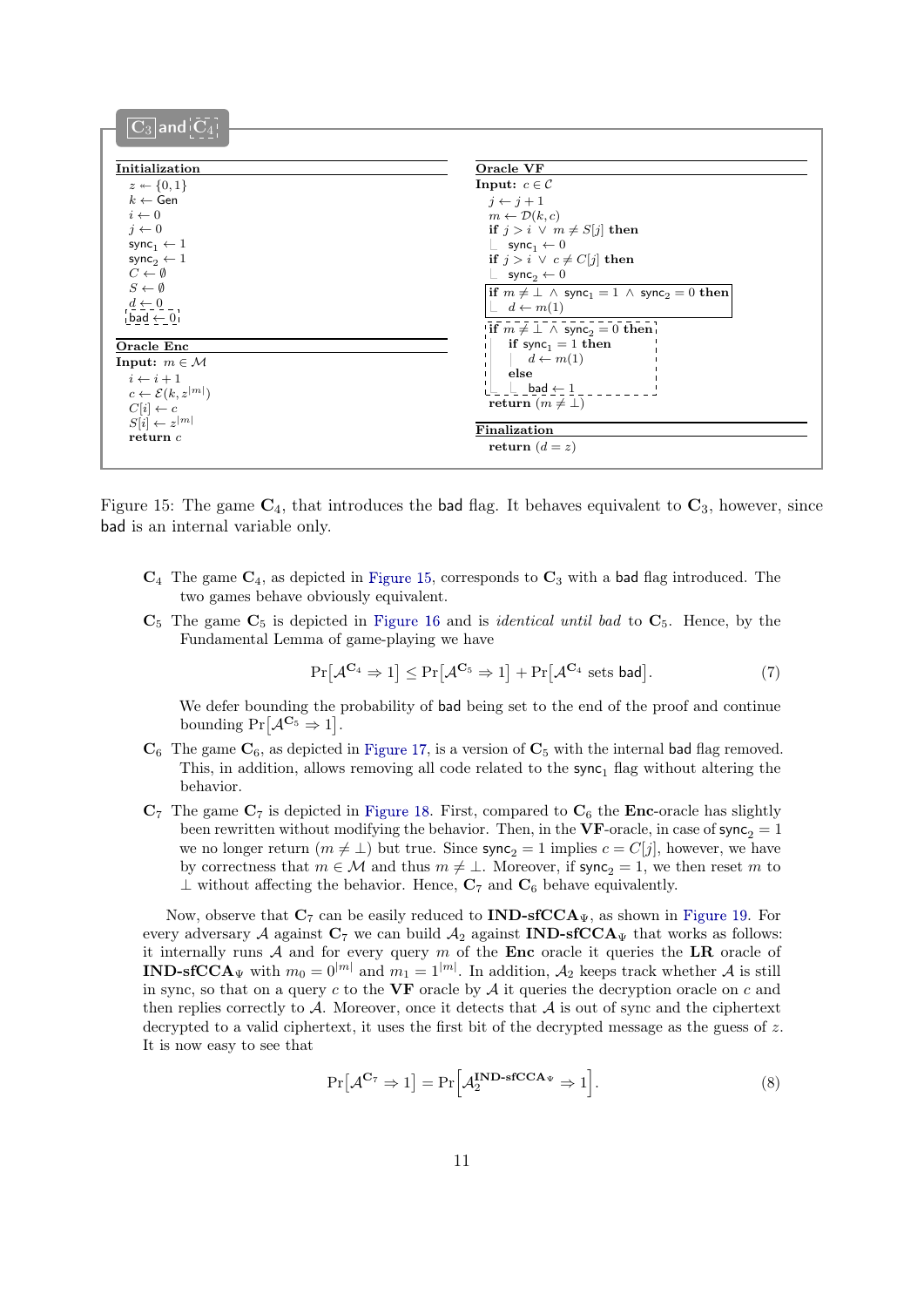| $\overline{\textbf{C}_4}$ and $\overline{\textbf{C}_5}$ |                                                          |
|---------------------------------------------------------|----------------------------------------------------------|
|                                                         |                                                          |
|                                                         |                                                          |
| Initialization                                          | Oracle VF                                                |
| $z \leftarrow \{0, 1\}$                                 | Input: $c \in \mathcal{C}$                               |
| $k \leftarrow$ Gen                                      | $i \leftarrow i+1$                                       |
| $i \leftarrow 0$                                        | $m \leftarrow \mathcal{D}(k,c)$                          |
| $j \leftarrow 0$                                        | if $j > i \vee m \neq S[j]$ then                         |
| sync <sub>1</sub> $\leftarrow$ 1                        | $\perp$ sync <sub>1</sub> $\leftarrow$ 0                 |
| sync <sub>2</sub> $\leftarrow$ 1                        | if $j > i \vee c \neq C[j]$ then                         |
| $C \leftarrow \emptyset$                                | $\perp$ sync <sub>2</sub> $\leftarrow$ 0                 |
| $S \leftarrow \emptyset$                                | if $m \neq \perp \wedge$ sync <sub>2</sub> = 0 then      |
| $d \leftarrow 0$                                        | if sync <sub>1</sub> = 1 then                            |
| $bad \leftarrow 0$                                      | $d \leftarrow m(1)$                                      |
| Oracle Enc                                              | else                                                     |
| Input: $m \in \mathcal{M}$                              | $\_$ bad $\leftarrow$ 1                                  |
| $i \leftarrow i+1$                                      | $\Box$ id $\leftarrow$ m(1) <sup><math>\Box</math></sup> |
| $c \leftarrow \mathcal{E}(k, z^{ m })$                  | return $(m \neq \perp)$                                  |
| $C[i] \leftarrow c$                                     | Finalization                                             |
| $S[i] \leftarrow z^{ m }$                               |                                                          |
| return c                                                | return $(d = z)$                                         |
|                                                         |                                                          |

<span id="page-11-0"></span>Figure 16: The game  $C_4$  that is *identical until bad* to the game  $C_5$ .



<span id="page-11-1"></span>Figure 17: The game  $C_6$ . Since bad is an internal variable only, removing this flag and all then unused code related to setting it does not affect the behavior.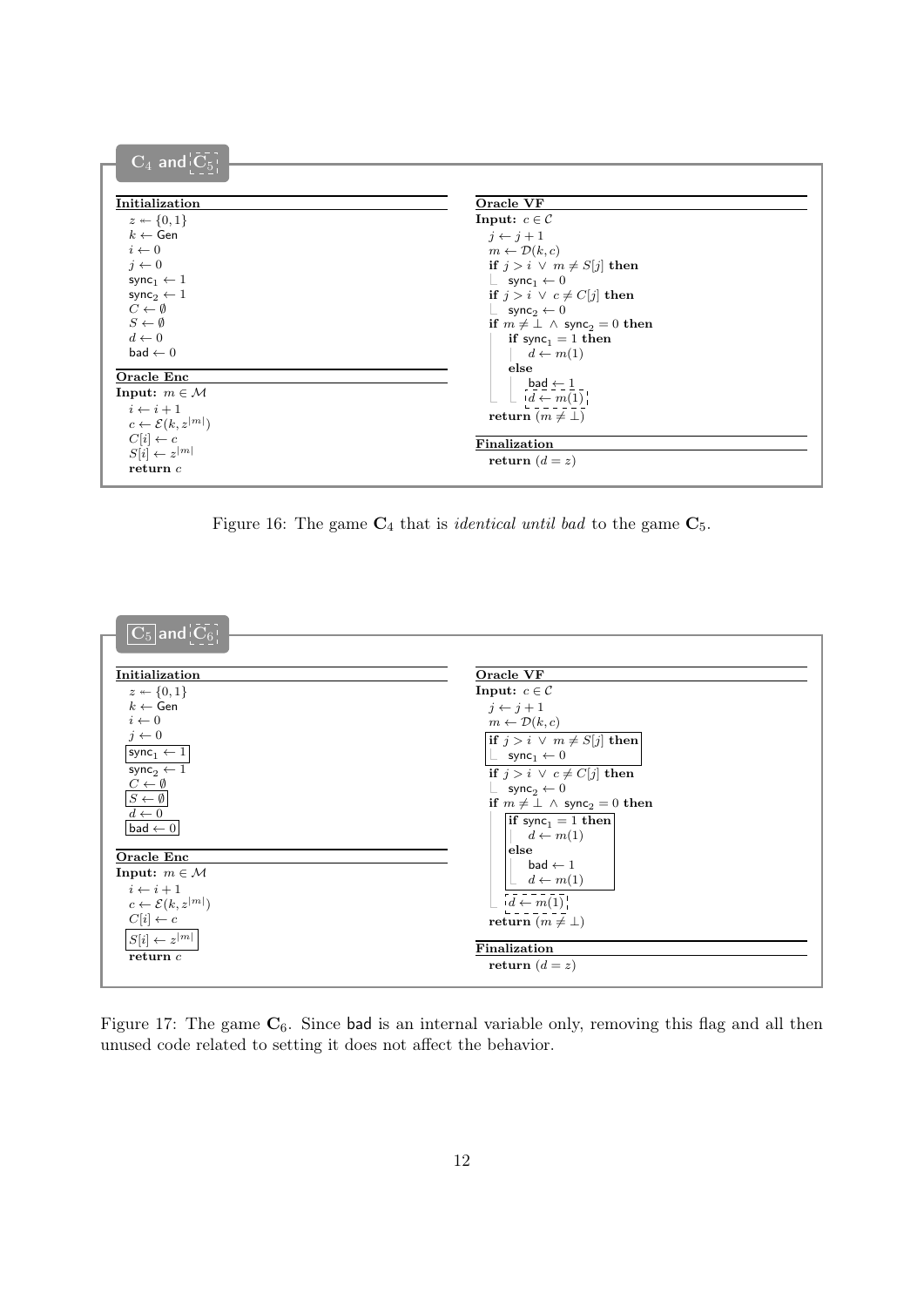| $ \mathbf{C}_6 $ and $ \mathbf{C}_7 $  |                                                                                                                                                                                                                                                                                                                     |
|----------------------------------------|---------------------------------------------------------------------------------------------------------------------------------------------------------------------------------------------------------------------------------------------------------------------------------------------------------------------|
| Initialization                         | Oracle VF                                                                                                                                                                                                                                                                                                           |
| $z \leftarrow \{0,1\}$                 | Input: $c \in \mathcal{C}$                                                                                                                                                                                                                                                                                          |
| $k \leftarrow$ Gen                     | $j \leftarrow j+1$                                                                                                                                                                                                                                                                                                  |
| $i \leftarrow 0$                       | $m \leftarrow \mathcal{D}(k,c)$                                                                                                                                                                                                                                                                                     |
| $j \leftarrow 0$                       | if $j > i \lor c \neq C[j]$ then                                                                                                                                                                                                                                                                                    |
| sync <sub>2</sub> $\leftarrow$ 1       | $\perp$ sync <sub>2</sub> $\leftarrow$ 0                                                                                                                                                                                                                                                                            |
| $C \leftarrow \emptyset$               | if sync <sub>2</sub> = 0 then                                                                                                                                                                                                                                                                                       |
| $d \leftarrow 0$                       | $m \leftarrow m$                                                                                                                                                                                                                                                                                                    |
| Oracle Enc                             | else                                                                                                                                                                                                                                                                                                                |
| Input: $m \in \mathcal{M}$             | $\frac{1}{2}$ $\frac{m}{2}$ $\frac{1}{2}$ $\frac{1}{2}$ $\frac{1}{2}$ $\frac{1}{2}$ $\frac{1}{2}$ $\frac{1}{2}$ $\frac{1}{2}$ $\frac{1}{2}$ $\frac{1}{2}$ $\frac{1}{2}$ $\frac{1}{2}$ $\frac{1}{2}$ $\frac{1}{2}$ $\frac{1}{2}$ $\frac{1}{2}$ $\frac{1}{2}$ $\frac{1}{2}$ $\frac{1}{2}$ $\frac{1}{2}$ $\frac{1}{2}$ |
| $i \leftarrow i + 1$                   | if $m \neq \perp \wedge$ sync <sub>2</sub> = 0 then                                                                                                                                                                                                                                                                 |
|                                        | $\lfloor d \leftarrow m(1) \rfloor$                                                                                                                                                                                                                                                                                 |
| $c \leftarrow \mathcal{E}(k, z^{ m })$ | return $(m\neq\bot)$                                                                                                                                                                                                                                                                                                |
| $m_0 \leftarrow \bar{0}^{ \bar{m} }$   | if sync <sub>2</sub> = 0 then                                                                                                                                                                                                                                                                                       |
| $m_1 \leftarrow 1^{ m }$               | return $(m \neq \bot)$                                                                                                                                                                                                                                                                                              |
| $c \leftarrow \mathcal{E}(k, m_z)$     | else                                                                                                                                                                                                                                                                                                                |
| $C[i] \leftarrow c$                    | $\mathsf{l} \mathsf{L}$ return 1                                                                                                                                                                                                                                                                                    |
| return $c$                             |                                                                                                                                                                                                                                                                                                                     |
|                                        | Finalization                                                                                                                                                                                                                                                                                                        |
|                                        | return $(d = z)$                                                                                                                                                                                                                                                                                                    |
|                                        |                                                                                                                                                                                                                                                                                                                     |

<span id="page-12-0"></span>Figure 18: The game  $\mathbf{C}_7$ . Observe that in the VF oracle, if sync<sub>2</sub> = 1, then we have  $c = C[j]$ , which by correctness in turn implies that the cyphertext decrypts to the original message that is not equal to  $\perp$ . Moreover, if sync<sub>2</sub> = 1, then m is unused for the rest of the oracle call.



<span id="page-12-1"></span>Figure 19: The reduction from  $C_7$  to **IND-sfCCA** $\psi$ . The lines with the blue shade and the solid border belong to the  $IND\text{-}sfCCA_{\Psi}$  game, whereas the green shaded ones with the dashed border belong to the reductions. The uncolored lines are for bookkeeping that is replicated in both the IND-sfCCA $\Psi$  game as well as the reduction.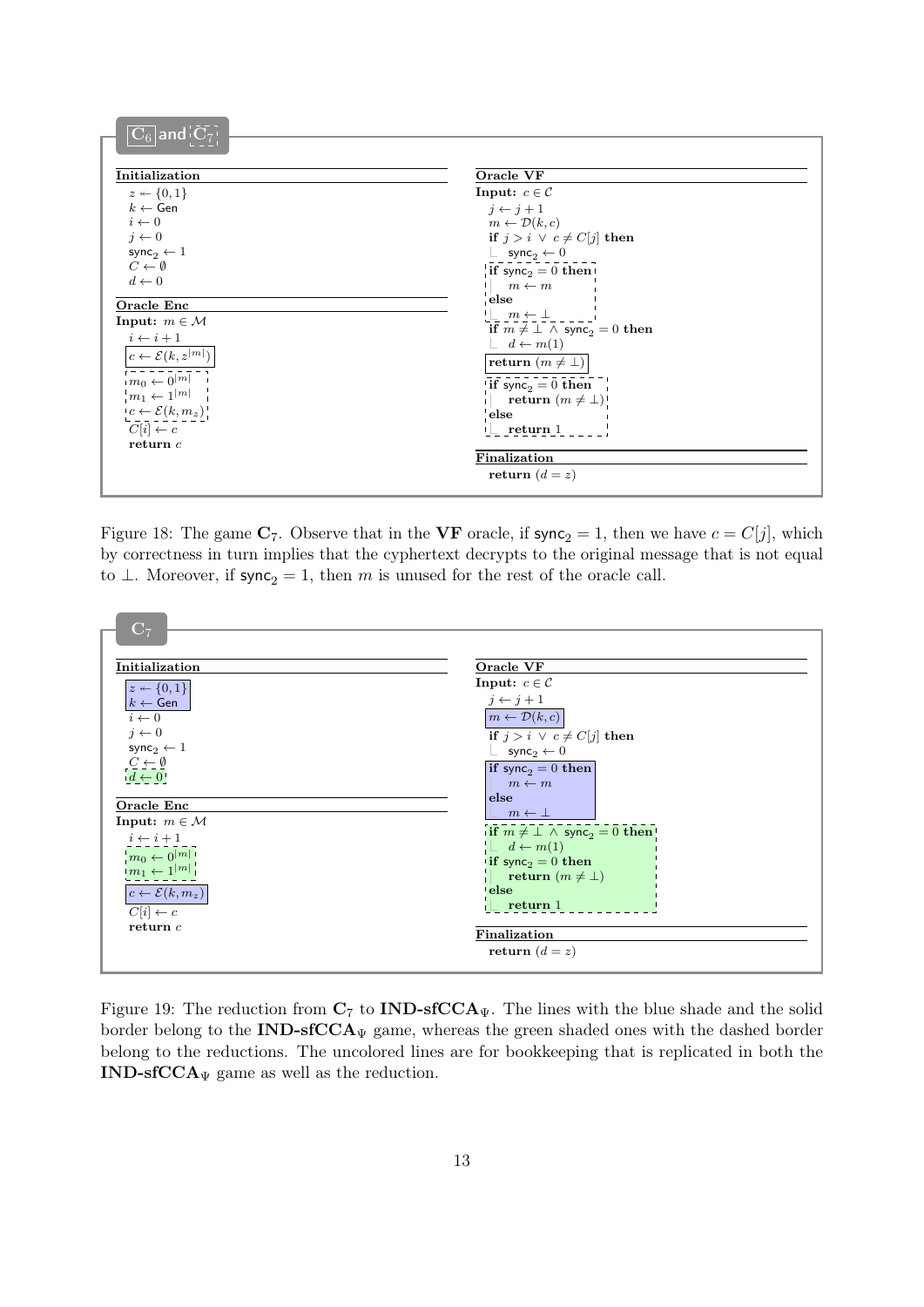Putting all together – especially  $(6)$  $(6)$ ,  $(7)$  $(7)$ , and  $(8)$  $(8)$  – we obtain

<span id="page-13-0"></span>
$$
Pr[AC_0 \Rightarrow 1] = Pr[AC_1 \Rightarrow 1]
$$
  
=  $Pr[AC_2 \Rightarrow 1]$   
=  $2(Pr[AC_3 \Rightarrow 1] - \frac{1}{2})$   
=  $2(Pr[AC_4 \Rightarrow 1] - \frac{1}{2})$   
 $\leq 2(Pr[AC_5 \Rightarrow 1] + Pr[AC_4 sets bad] - \frac{1}{2})$   
=  $2(Pr[AC_6 \Rightarrow 1] + Pr[AC_4 sets bad] - \frac{1}{2})$   
=  $2(Pr[AC_7 \Rightarrow 1] + Pr[AC_4 sets bad] - \frac{1}{2})$   
=  $2(Pr[AT^{1} \Rightarrow 1] + Pr[AC_4 sets bad] - \frac{1}{2})$   
=  $AdvTY,A2$  <sup>1</sup> for  $ReC_4 \Rightarrow 1$  <sup>-1</sup> +  $Pr[AC_4 \Rightarrow 1$  <sup>-1</sup>  
=  $AdvTY,A2$  <sup>- $krC A + 2 Pr[AC_4 \Rightarrow 1$  <sup>-1</sup></sup>

It remains to bound  $\Pr[\mathcal{A}^{\mathbf{C}_4}$  sets bad]. To this end, consider the game  $\mathbf{B}_0$ , depicted in [Figure 20](#page-14-0), which is identical to  $C_4$  except that the winning condition is no longer win being set, but bad being set. Hence, by definition we have

$$
\Pr[\mathcal{A}^{\mathbf{C}_4} \text{ sets } \mathsf{bad}] = \Pr[\mathcal{A}^{\mathbf{B}_0} \Rightarrow 1],
$$

and moreover, it is easy to see that both  $B_1$  and  $B_2$  behaves equivalently as well, as seen in [Figures 20](#page-14-0) and [21](#page-14-1). Finally, observe that  $\mathbf{B}_2$  is almost identical to the game  $\mathbf{P}_1$  defined above, as shown in [Figure 22](#page-15-0) . Thus, using [\(5](#page-6-1) ) we obtain

<span id="page-13-1"></span>
$$
\Pr[\mathcal{A}^{\mathbf{C}_4} \text{ sets } \mathsf{bad}] = \Pr[\mathcal{A}_3^{\mathbf{INT}\text{-}\mathbf{sfPTXT}_{\Psi}} \Rightarrow 1]. \tag{10}
$$

Combining  $(1)$  $(1)$ ,  $(3)$  $(3)$ ,  $(4)$  $(4)$ ,  $(5)$  $(5)$ ,  $(9)$  $(9)$ , and  $(10)$  $(10)$  concludes the proof.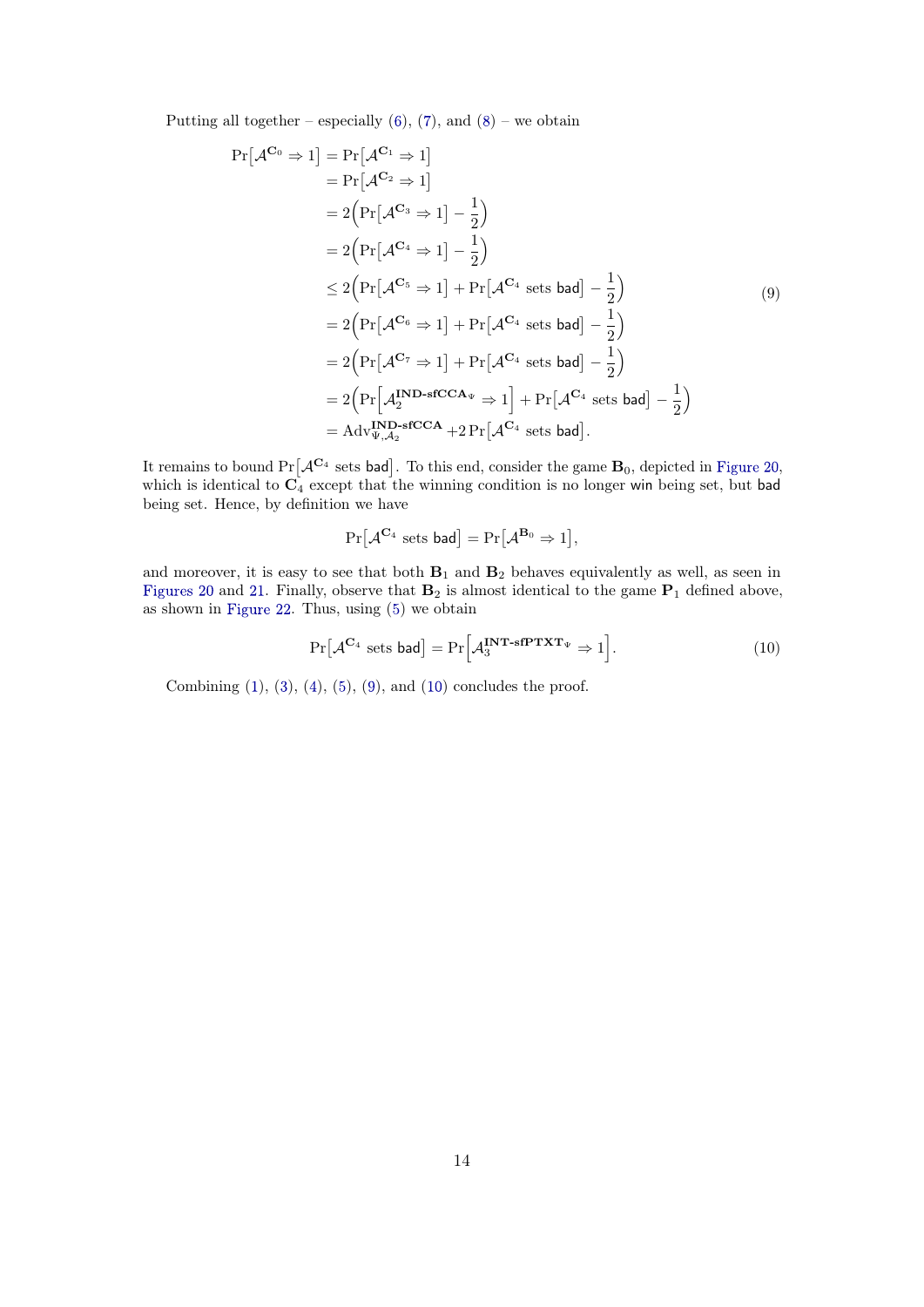| $\overline{\mathbf{B}_0}$ and $\overline{\mathbf{B}_1}$ . |                                                     |
|-----------------------------------------------------------|-----------------------------------------------------|
| Initialization                                            | Oracle VF                                           |
| $z \leftarrow \{0,1\}$                                    | Input: $c \in \mathcal{C}$                          |
| $k \leftarrow$ Gen                                        | $j \leftarrow j+1$                                  |
| $i \leftarrow 0$                                          | $m \leftarrow \mathcal{D}(k,c)$                     |
| $j \leftarrow 0$                                          | <b>if</b> $j > i \vee m \neq S[j]$ then             |
| $\mathsf{sync}_1 \leftarrow 1$                            | $\perp$ sync <sub>1</sub> $\leftarrow$ 0            |
| sync <sub>2</sub> $\leftarrow$ 1                          | if $j > i \vee c \neq C[j]$ then                    |
| $C \leftarrow \emptyset$                                  | $\perp$ sync <sub>2</sub> $\leftarrow$ 0            |
| $\frac{S\leftarrow \emptyset}{d\leftarrow 0}$             | if $m \neq \perp \wedge$ sync <sub>2</sub> = 0 then |
|                                                           | if sync <sub>1</sub> = 1 then                       |
| $bad \leftarrow 0$                                        | $d \leftarrow m(1)$                                 |
| Oracle Enc                                                | $\sf else$                                          |
| Input: $m \in \mathcal{M}$                                | bad $\leftarrow$ 1                                  |
| $i \leftarrow i+1$                                        | <b>if</b> sync <sub>1</sub> = 0 then                |
| $c \leftarrow \mathcal{E}(k, z^{ m })$                    | $i \perp$ bad $\leftarrow$ 1                        |
| $C[i] \leftarrow c$                                       | return $(m \neq \perp)$                             |
| $S[i] \leftarrow z^{ m }$                                 |                                                     |
| return c                                                  | Finalization                                        |
|                                                           | return bad                                          |
|                                                           |                                                     |

<span id="page-14-0"></span>Figure 20: The games  $\mathbf{B}_0$  and  $\mathbf{B}_1$ . The former is identical to  $\mathbf{C}_4$  except that in the finalization now the bad flag gets checked. Moreover,  $B_1$  behaves equivalent to  $B_0$ , since d is unused.



<span id="page-14-1"></span>Figure 21: The game  $P_2$ . Note that by correctness  $\text{sync}_1 = 0$  implies  $\text{sync}_2 = 0$ , and thus removing the former check does not change the behavior.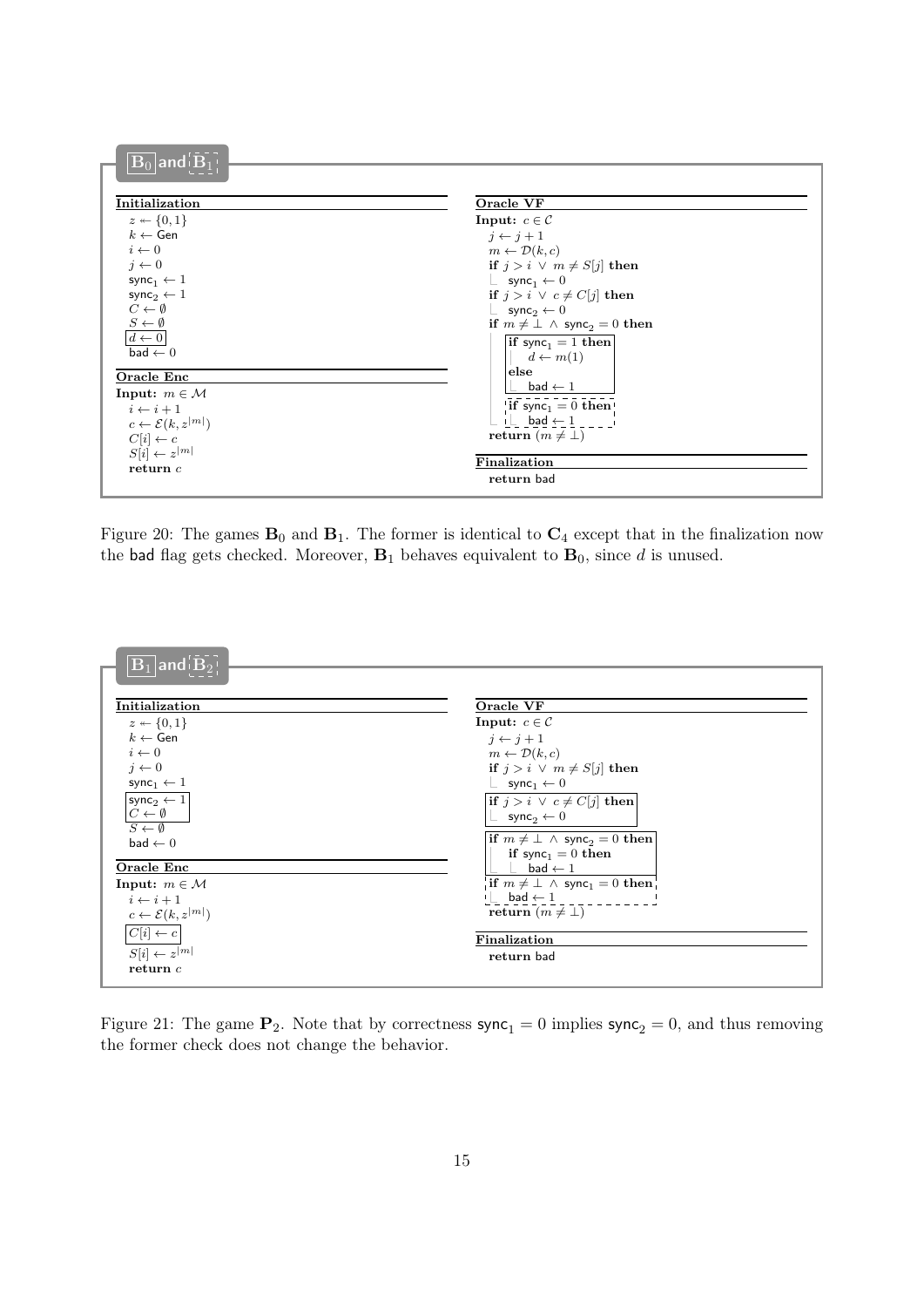| $\overline{ \mathbf{B}_2 }$ and $\overline{ \mathbf{P}_1 }$                                                                                                                                                                     |                                                                                                                                                                                                                                                                                                                    |
|---------------------------------------------------------------------------------------------------------------------------------------------------------------------------------------------------------------------------------|--------------------------------------------------------------------------------------------------------------------------------------------------------------------------------------------------------------------------------------------------------------------------------------------------------------------|
| Initialization<br>$z \leftarrow \{0, 1\}$<br>$k \leftarrow$ Gen<br>$i \leftarrow 0$<br>$j \leftarrow 0$<br>sync <sub>1</sub> $\leftarrow$ 1<br>$S \leftarrow \emptyset$<br>bad $\leftarrow 0$<br>$\mathsf{win}_1 \leftarrow 0$  | Oracle VF<br>Input: $c \in \mathcal{C}$<br>$j \leftarrow j+1$<br>$m \leftarrow \mathcal{D}(k,c)$<br>if $j > i \lor m \neq S[j]$ then<br>$\perp$ sync <sub>1</sub> $\leftarrow$ 0<br>if $m \neq \perp \wedge$ sync <sub>1</sub> = 0 then<br>$ bad \leftarrow 1 $<br>$vwin_1 \leftarrow 1$<br>return $(m \neq \bot)$ |
| <b>Oracle Enc</b>                                                                                                                                                                                                               |                                                                                                                                                                                                                                                                                                                    |
| Input: $m \in \mathcal{M}$<br>$i \leftarrow i + 1$<br>$c \leftarrow \mathcal{E}(k, z^{ m })$<br>$S[i] \leftarrow z^{ m }$<br>$m' \leftarrow z^{[m]}$<br>$c \leftarrow \mathcal{E}(k, m')$<br>$S[i] \leftarrow m'$<br>return $c$ | Finalization<br>return bad<br>$ $ return win $_1$                                                                                                                                                                                                                                                                  |

<span id="page-15-0"></span>Figure 22: It is easy to verify that  $B_2$  is equivalent to the game  $P_1$  that has already been defined above.